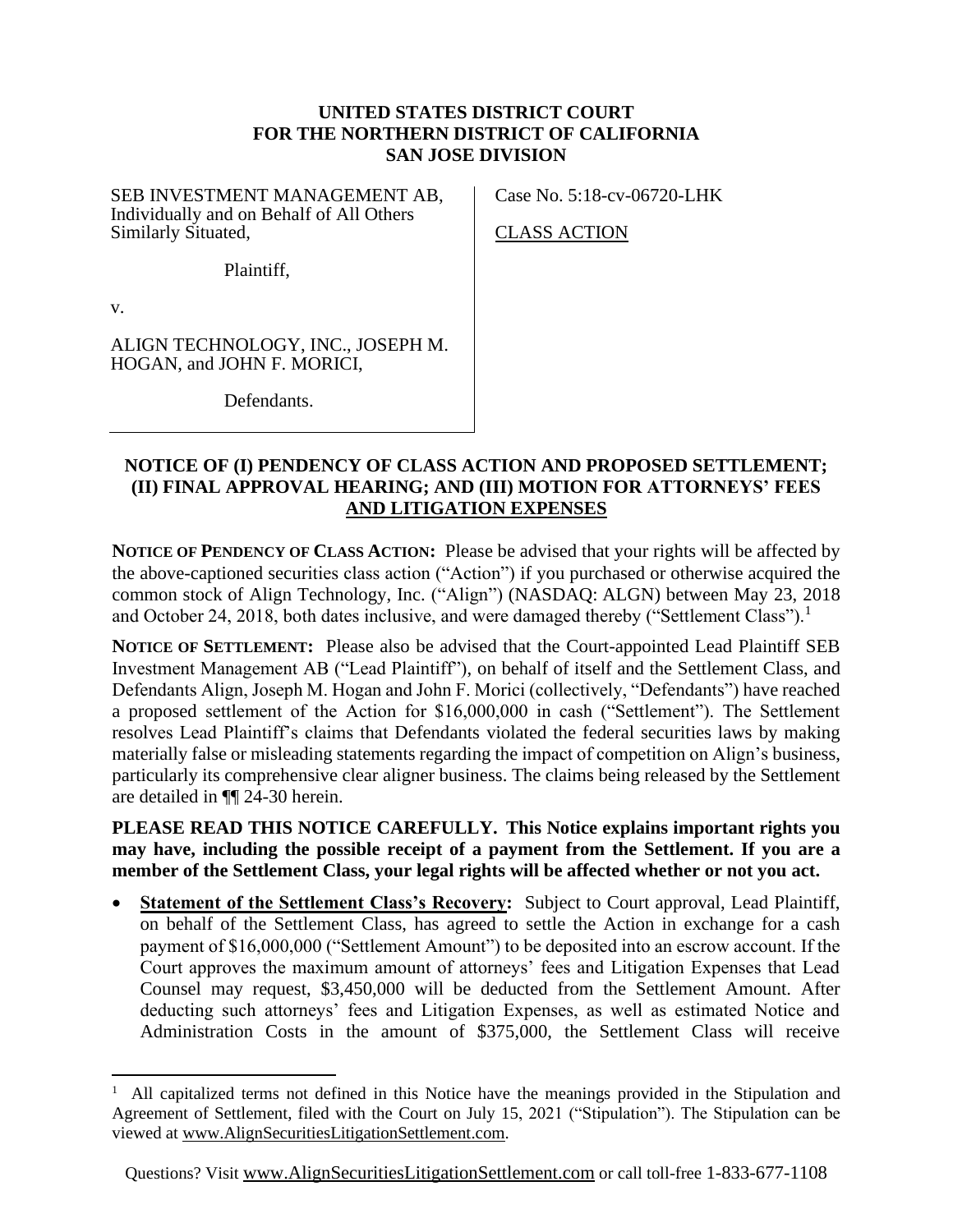approximately \$12,175,000 of the Settlement Amount. The Net Settlement Fund (defined below at ¶ 34) will be distributed to eligible Settlement Class Members in accordance with a plan of allocation that is approved by the Court. The plan of allocation being proposed by Lead Plaintiff ("Plan of Allocation") is attached hereto as Appendix A.

- **Estimate of Average Amount of Recovery Per Share:** Based on Lead Plaintiff's damages consultant's estimate of the number of shares of Align common stock eligible to participate in the Settlement, and assuming that all investors eligible to participate do so, the estimated average recovery per eligible share (before deduction of any Court-approved fees and expenses, such as attorneys' fees and expenses, taxes, and administration costs) will be approximately \$1.37. **Settlement Class Members should note, however, that the foregoing is only an estimate.** Some Settlement Class Members may recover more or less than this amount per share depending on: (i) when and the price at which they purchased/acquired shares of Align common stock; (ii) whether they sold their shares of Align common stock; (iii) the total number and value of valid Claims submitted; (iv) the amount of Notice and Administration Costs; and (v) the amount of attorneys' fees and Litigation Expenses awarded by the Court.
- **Average Amount of Damages Per Share:** The Parties do not agree on the average amount of damages per share of Align common stock that would be recoverable if Lead Plaintiff prevailed in the Action. Among other things, Defendants do not agree with the assertion that they violated the federal securities laws or that any damages were suffered by any members of the Settlement Class as a result of Defendants' conduct.
- **Attorneys' Fees and Expenses Sought:** Court-appointed Lead Counsel, Kessler Topaz Meltzer & Check, LLP, has prosecuted this Action on a wholly contingent basis and has not received any attorneys' fees (or reimbursement of expenses) for its representation of the Settlement Class. For its efforts, Lead Counsel will apply to the Court for attorneys' fees in an amount not to exceed 20% of the Settlement Fund. Lead Counsel will also apply for payment of Litigation Expenses incurred in connection with the institution, prosecution, and resolution of the Action, in an amount not to exceed \$250,000. In addition, Notice and Administration Costs (i.e., the costs for providing notice of the Settlement to the Settlement Class and processing claims) are estimated to be between \$300,000 and \$375,000. This is only an estimate, however, as the administration has not fully commenced as of the date of this Notice. All Court-approved attorneys' fees, Litigation Expenses, and Notice and Administration Costs will be paid from the Settlement Amount and the remainder (approximately \$12,175,000) will be distributed to the Settlement Class. If the Court approves the maximum amount of attorneys' fees and Litigation Expenses to Lead Counsel and the estimated amount of Notice and Administration Costs, the estimated average recovery per eligible share following those deductions will be approximately \$1.04. **Please note that this amount is only an estimate**.
- **Identification of Attorneys' Representatives:** Lead Plaintiff and the Settlement Class are represented by Johnston de F. Whitman, Jr., Esq. of Kessler Topaz Meltzer & Check, LLP, 280 King of Prussia Road, Radnor, PA 19087, Telephone: (610) 667-7706, and Jennifer L. Joost, Esq. of Kessler Topaz Meltzer & Check, LLP, One Sansome Street, Suite 1850, San Francisco, CA 94104, Telephone: (415) 400-3000, info@ktmc.com.
- **Reasons for the Settlement:** For Lead Plaintiff, the principal reason for the Settlement is the guaranteed cash benefit for the Settlement Class without the risk, delays, and increased costs inherent in further litigation. Moreover, the cash benefit provided under the Settlement must be considered against the risk that a smaller recovery – or indeed no recovery at all – might be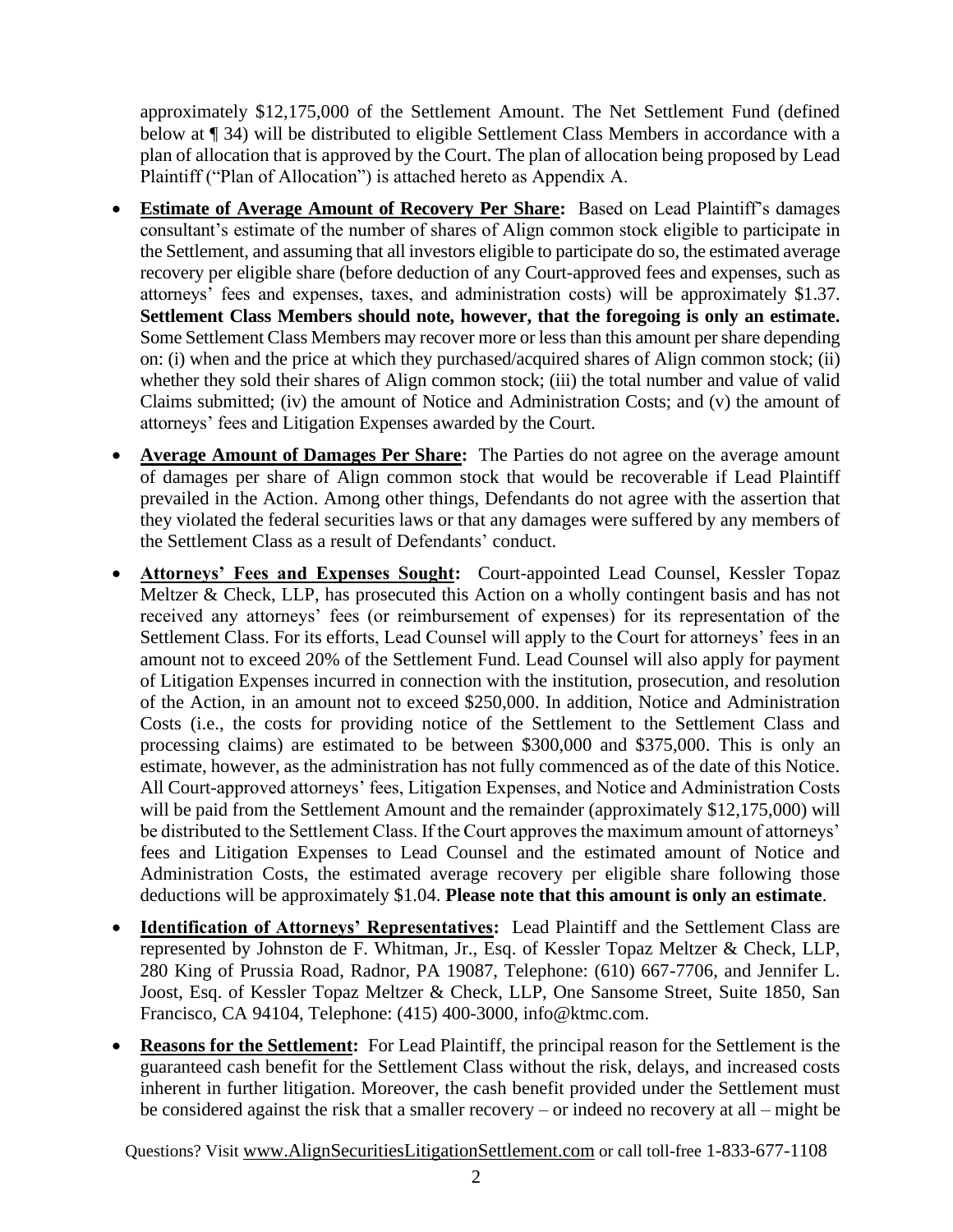achieved after discovery, contested motions, a trial of the Action, and appeals. For Defendants, who deny all allegations of wrongdoing or liability whatsoever and deny that Settlement Class Members were damaged, the principal reasons for entering into the Settlement are to end the burden, expense, uncertainty, and risk of further litigation.

| YOUR LEGAL RIGHTS AND OPTIONS IN THE SETTLEMENT                                                                                                                                            |                                                                                                                                                                                                                                                                                                                           |  |  |
|--------------------------------------------------------------------------------------------------------------------------------------------------------------------------------------------|---------------------------------------------------------------------------------------------------------------------------------------------------------------------------------------------------------------------------------------------------------------------------------------------------------------------------|--|--|
| <b>SUBMIT A CLAIM FORM</b><br>POSTMARKED (IF MAILED),<br>OR ONLINE, NO LATER THAN<br><b>MARCH 31, 2022.</b>                                                                                | This is the only way to be eligible to receive a<br>payment from the Settlement.                                                                                                                                                                                                                                          |  |  |
| <b>EXCLUDE YOURSELF FROM</b><br>THE SETTLEMENT CLASS BY<br><b>SUBMITTING A WRITTEN</b><br><b>REQUEST FOR EXCLUSION SO</b><br>THAT IT IS POSTMARKED NO<br><b>LATER THAN MARCH 31, 2022.</b> | Get no payment from the Settlement. This is the <i>only</i><br>option that will allow you to ever bring or be part of<br>any other lawsuit against Defendants or the other<br>Released Defendants' Parties about the claims being<br>released by the Settlement.                                                          |  |  |
| <b>OBJECT TO THE SETTLEMENT</b><br><b>BY SUBMITTING A WRITTEN</b><br><b>OBJECTION SO THAT IT IS</b><br><b>FILED OR POSTMARKED NO</b><br>LATER THAN MARCH 31, 2022.                         | Write to the Court about why you do not like the<br>proposed Settlement, the proposed Plan of Allocation,<br>and/or Lead Counsel's request for attorneys' fees and<br>Litigation Expenses. This will not exclude you from<br>the Settlement Class.                                                                        |  |  |
| <b>GO TO A HEARING ON APRIL</b><br>28, 2022 AT 1:30 P.M.                                                                                                                                   | Ask to speak in Court at the Final Approval Hearing,<br>at the discretion of the Court, about the proposed<br>Settlement, the proposed Plan of Allocation, and/or<br>Lead Counsel's request for attorneys' fees and<br>Litigation Expenses.                                                                               |  |  |
| DO NOTHING.                                                                                                                                                                                | Get no payment from the Settlement. You will,<br>however, remain a member of the Settlement Class,<br>which means that you give up any right you may have<br>to sue about the claims that are being resolved by the<br>Settlement and you will be bound by any judgments<br>or orders entered by the Court in the Action. |  |  |

**These rights and options – and the deadlines to exercise them – are further explained in this Notice. Please Note: The date and time of the Final Approval Hearing – currently scheduled for April 28, 2022 at 1:30 p.m. – is subject to change without further written notice to the Settlement Class. It is also within the Court's discretion to hold the hearing by video or telephonic conference. If you plan to attend the hearing, you should check [www.AlignSecuritiesLitigationSettlement.com,](http://www.alignsecuritieslitigationsettlement.com/) or with Lead Counsel to confirm no change to the date and/or time of the hearing has been made.**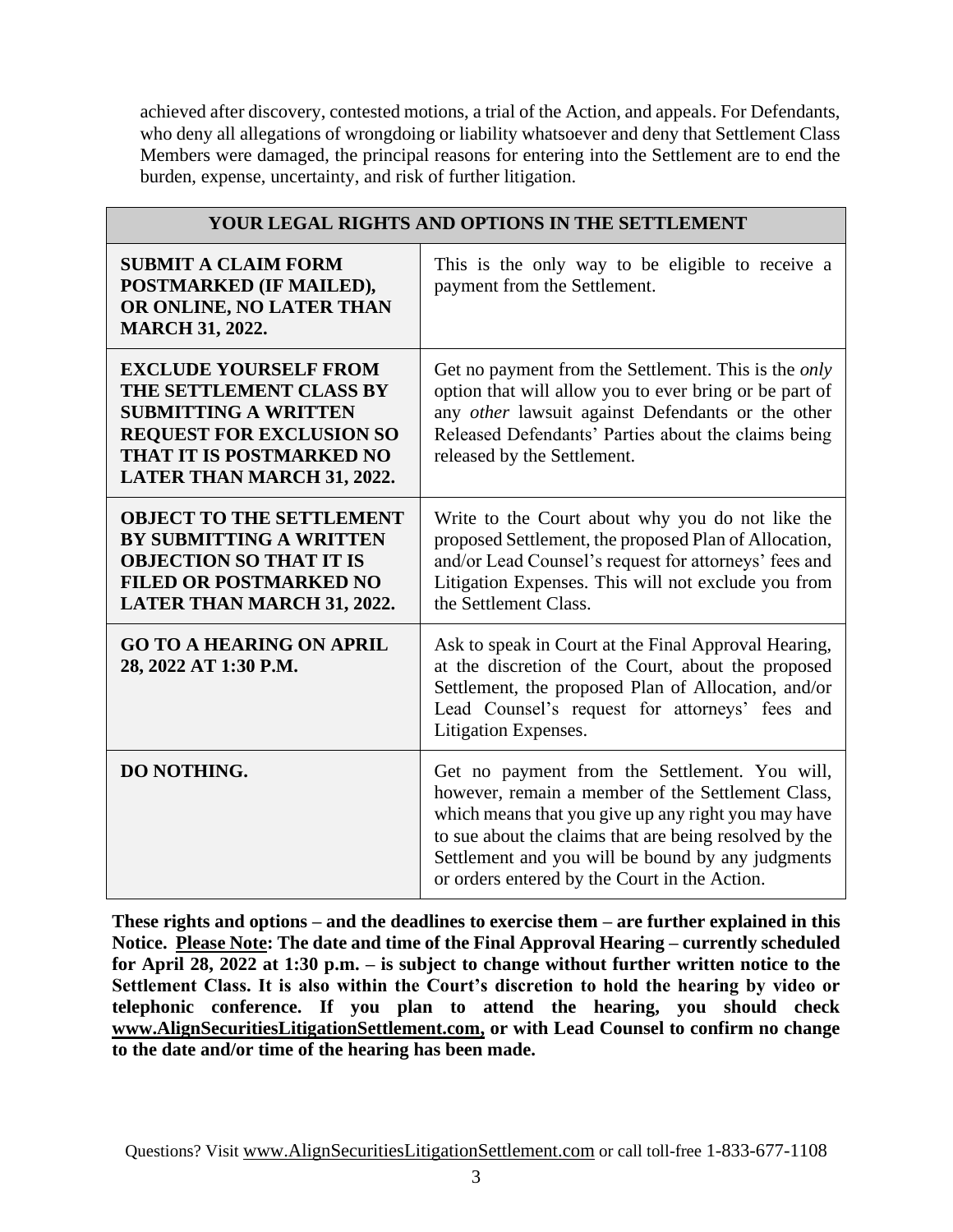# **WHAT THIS NOTICE CONTAINS**

| How Do I Know If I Am Affected By The Settlement?                                                                                            |  |
|----------------------------------------------------------------------------------------------------------------------------------------------|--|
|                                                                                                                                              |  |
| How Are Settlement Class Members Affected By The Action                                                                                      |  |
|                                                                                                                                              |  |
|                                                                                                                                              |  |
| What Payment Are The Attorneys For The Settlement Class Seeking?                                                                             |  |
| What If I Do Not Want To Be A Member Of The Settlement Class?                                                                                |  |
| When And Where Will The Court Decide Whether To Approve The Settlement?<br>Do I Have To Come To The Hearing? May I Speak At The Hearing If I |  |
|                                                                                                                                              |  |
|                                                                                                                                              |  |
|                                                                                                                                              |  |
| Can I See The Court File? Who Should I Contact If I Have Questions? Page 15                                                                  |  |
| Proposed Plan of Allocation of Net Settlement Fund Among                                                                                     |  |
|                                                                                                                                              |  |

# **WHY DID I GET THIS NOTICE?**

1. You or someone in your family, or an investment account for which you serve as a custodian, may have purchased or otherwise acquired Align common stock during the Settlement Class Period, and may be a Settlement Class Member. The Court directed that this Notice be sent to you to inform you of the terms of the proposed Settlement and about all of your options before the Court rules on the Settlement at or after the Final Approval Hearing. Additionally, you have the right to understand how this class action lawsuit may affect your legal rights.

This Notice explains the Action, the Settlement, your legal rights, what benefits are available under the Settlement, who is eligible for the benefits, and how to get them.

3. The issuance of this Notice is not an expression of any opinion by the Court concerning the merits of any claim in the Action, and the Court still has to decide whether to approve the Settlement. If the Court approves the Settlement and the Plan of Allocation (or some other plan of allocation), the Claims Administrator will make payments to eligible Settlement Class Members pursuant to the Settlement after any objections and appeals are resolved.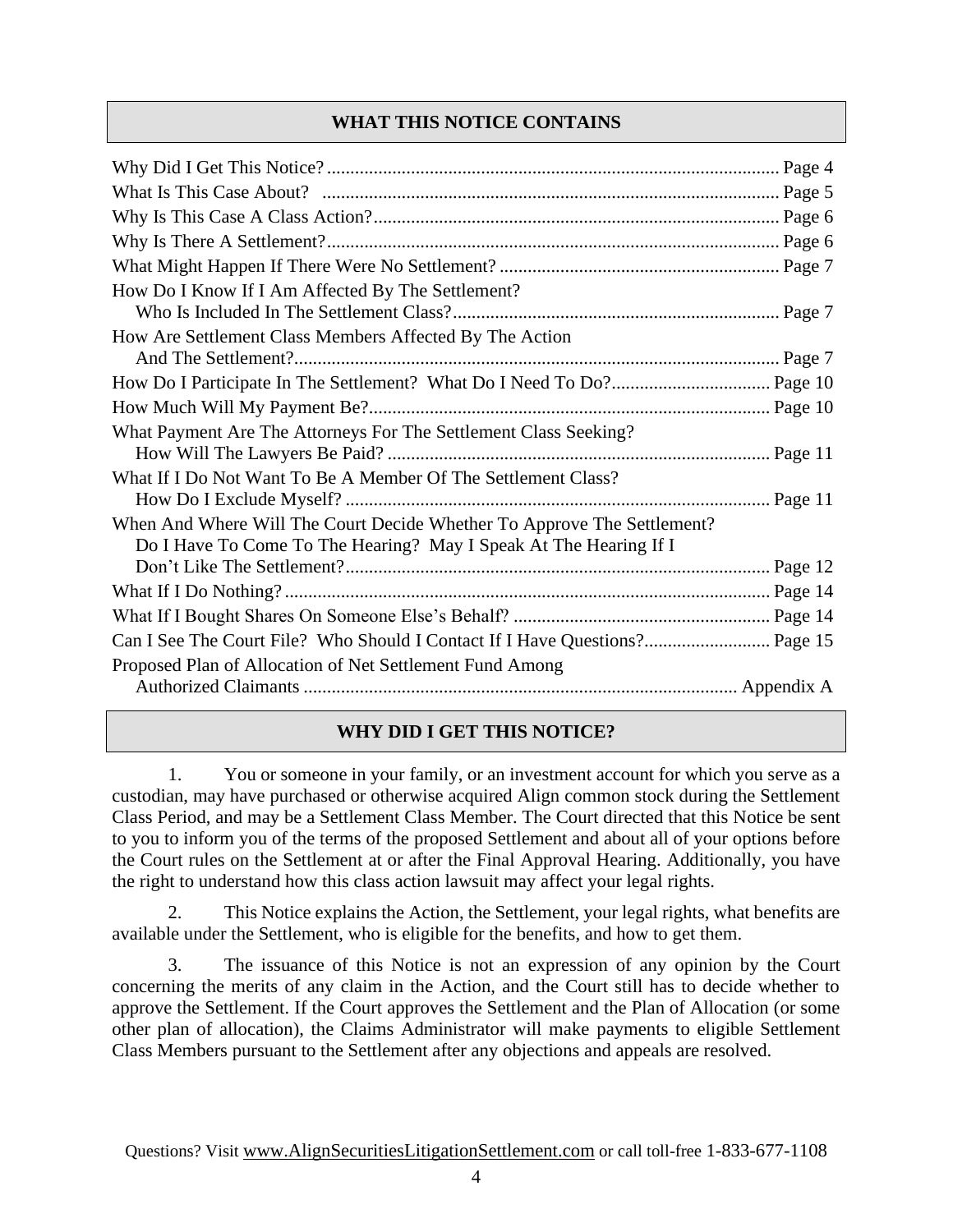#### **WHAT IS THIS CASE ABOUT?**

4. Align is a global medical device company engaged in the design, manufacture, and marketing of Invisalign® clear aligners and iTero® intraoral scanners and services for orthodontics, restorative, and aesthetic dentistry. In this Action, Lead Plaintiff alleges that, during the Settlement Class Period, Align and certain of its executive officers at the time (i.e., Joseph M. Hogan, Align's President and Chief Executive Officer, and John F. Morici, Align's Senior Vice President of Global Finance and Chief Financial Officer) made materially false or misleading statements regarding the impact of competition on Align's business, particularly its comprehensive clear aligner business. More specifically, Lead Plaintiff alleges that Defendants concealed adjustments to the business they made to address competition, resulting in a significant deterioration in Align's "average selling price" (or "ASP"). Lead Plaintiff further alleges that the Settlement Class suffered damages when the alleged truth regarding these matters was publicly disclosed.

5. The Action was commenced on November 5, 2018, with the filing of a putative securities class action complaint, styled *Xiaojiao Lu v. Align Technology, Inc., et al.*, Case No. 5:18-cv-06720-LHK. A similar securities class action complaint, styled *David Infuso v. Align Technology, Inc., et al.*, Case No. 3:18-cv-07469-WHA, was filed in this Court on December 12, 2018. By Order dated March 22, 2019, the Court consolidated the actions, appointed SEB Investment Management AB as Lead Plaintiff, and approved Lead Plaintiff's selection of Kessler Topaz Meltzer & Check, LLP as Lead Counsel for the class.

6. On May 10, 2019, Lead Plaintiff filed the Consolidated Class Action Complaint for Violation of the Federal Securities Laws ("Consolidated Complaint"). The Consolidated Complaint asserted claims under Sections 10(b), 20(a), and 20A of the Securities Exchange Act of 1934 ("Exchange Act"), 15 U.S.C. §§ 78j(b) 78n(a), and 78t(a), and SEC Rule 10b-5, 17 C.F.R. § 240.10b-5, promulgated thereunder, against Align, Joseph M. Hogan, John F. Morici, Raphael S. Pascaud, and Emory M. Wright (collectively, "Consolidated Complaint Defendants").

7. The Consolidated Complaint Defendants moved to dismiss the Consolidated Complaint on June 24, 2019 ("First Motion to Dismiss"). The First Motion to Dismiss was fully briefed by the Parties. By Order dated October 29, 2019, the Court granted the First Motion to Dismiss, but provided Lead Plaintiff leave to file an amended complaint within 30 days.

8. In accordance with the Court's ruling on Defendants' First Motion to Dismiss, Lead Plaintiff filed the Amended Consolidated Class Action Complaint for Violation of the Federal Securities Laws on November 29, 2019 ("Amended Consolidated Complaint").<sup>2</sup>

9. Defendants moved to dismiss the Amended Consolidated Complaint on July 17, 2020 ("Second Motion to Dismiss"). The Second Motion to Dismiss was fully briefed by the Parties. By Order dated September 9, 2020, the Court granted in part and denied in part Defendants' Second Motion to Dismiss.

10. On September 23, 2020, Defendants filed their Answer to the Amended Consolidated Complaint, which Defendants subsequently amended on February 4, 2021.

11. Following the Court's ruling on Defendants' Second Motion to Dismiss, the Court stayed the case on September 24, 2020. Thereafter, the Parties began discussing the possibility of

<sup>&</sup>lt;sup>2</sup> The Amended Consolidated Complaint does not allege claims against two of the Consolidated Complaint Defendants (Ralph Pascaud and Emory Wright), and changed the class period start date from April 25, 2018 to May 23, 2018.

Questions? Visit www.AlignSecuritiesLitigationSettlement.com or call toll-free 1-833-677-1108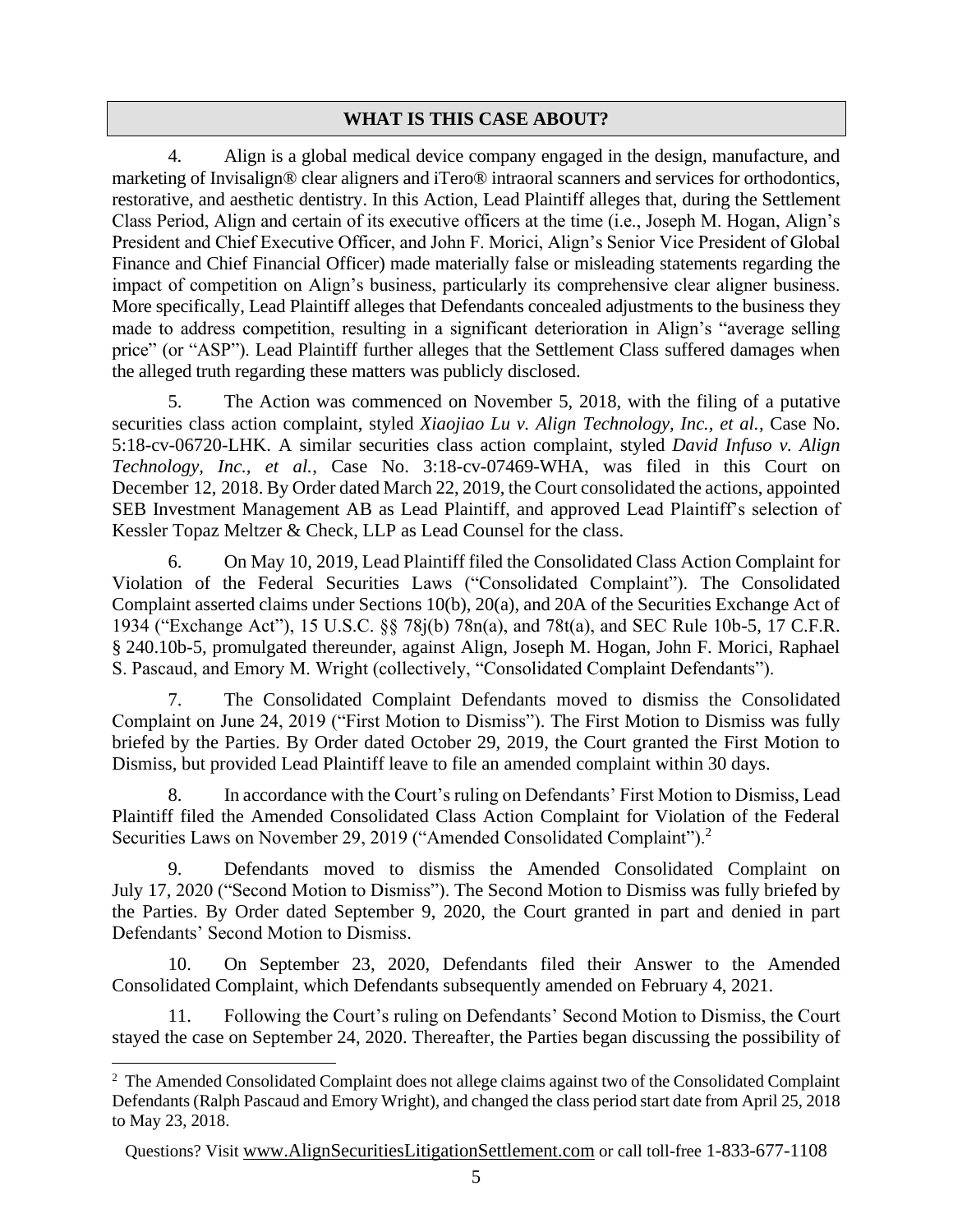resolving the Action through settlement and agreed to mediate before Gregory P. Lindstrom of Phillips ADR. A mediation session with Mr. Lindstrom was scheduled for November 23, 2020. In advance of the mediation, the Parties exchanged detailed mediation statements addressing liability and damages issues. The Parties were unable to resolve the Action at the November 23, 2020 mediation. The Court lifted the stay of the case on January 15, 2021, and the Parties commenced discovery immediately thereafter.

12. While discovery was ongoing, the Parties agreed to participate in a second mediation session before Mr. Lindstrom, to occur on June 10, 2021. Prior to the mediation, the Parties engaged in discovery, presented certain discovery disputes to Magistrate Judge Virginia K. DeMarchi, and reviewed the documents each side had produced to date. Following hard-fought, arm's-length negotiations at the mediation and over the course of the following day, the Parties reached an agreement in principle to resolve the Action for \$16,000,000. The Parties memorialized their agreement in a binding term sheet executed on June 11, 2021.

13. After additional negotiations regarding the specific terms of their agreement, the Parties entered into the Stipulation on June 30, 2021. The Stipulation, which sets forth the terms and conditions of the Settlement, can be viewed at [www.AlignSecuritiesLitigationSettlement.com.](http://www.alignsecuritieslitigationsettlement.com/)

14. On November 2, 2021, the Court preliminarily approved the Settlement, authorized this Notice to be disseminated to potential Settlement Class Members, and scheduled the Final Approval Hearing to consider whether to grant final approval of the Settlement.

# **WHY IS THIS CASE A CLASS ACTION?**

15. In a class action, one or more persons or entities (in this case, Lead Plaintiff), sue on behalf of persons and entities that have similar claims. Together, these persons and entities are a "class," and each is a "class member." Bringing a case, such as this one, as a class action allows the adjudication of many individuals' similar claims that might be too small to bring economically as separate actions. One court resolves the issues for all class members at the same time, except for those who exclude themselves, or "opt out," from the class.

## **WHY IS THERE A SETTLEMENT?**

16. Lead Plaintiff and Lead Counsel believe that Lead Plaintiff's claims against Defendants have merit. They recognize, however, the expense and length of continued proceedings necessary to pursue Lead Plaintiff's claims through full discovery, a motion for class certification, summary judgment, trial, and appeals, as well as the very substantial risks Lead Plaintiff would face in establishing liability and damages. Such risks include the potential challenges associated with proving that there were material misstatements in Defendants' public statements, and establishing significant damages under the securities laws.

17. In light of these risks, the amount of the Settlement, and the immediacy of recovery to the Settlement Class, Lead Plaintiff and Lead Counsel believe that the proposed Settlement is fair, reasonable, adequate, and in the best interests of the Settlement Class. Lead Plaintiff and Lead Counsel believe that the Settlement provides a substantial benefit to the Settlement Class, as compared to the risk that the claims in the Action would produce a smaller recovery, or no recovery, after continued and costly litigation, possibly years in the future.

18. Defendants have denied and continue to deny each and all of the claims asserted against them in the Action, and deny that the Settlement Class was harmed or suffered any damages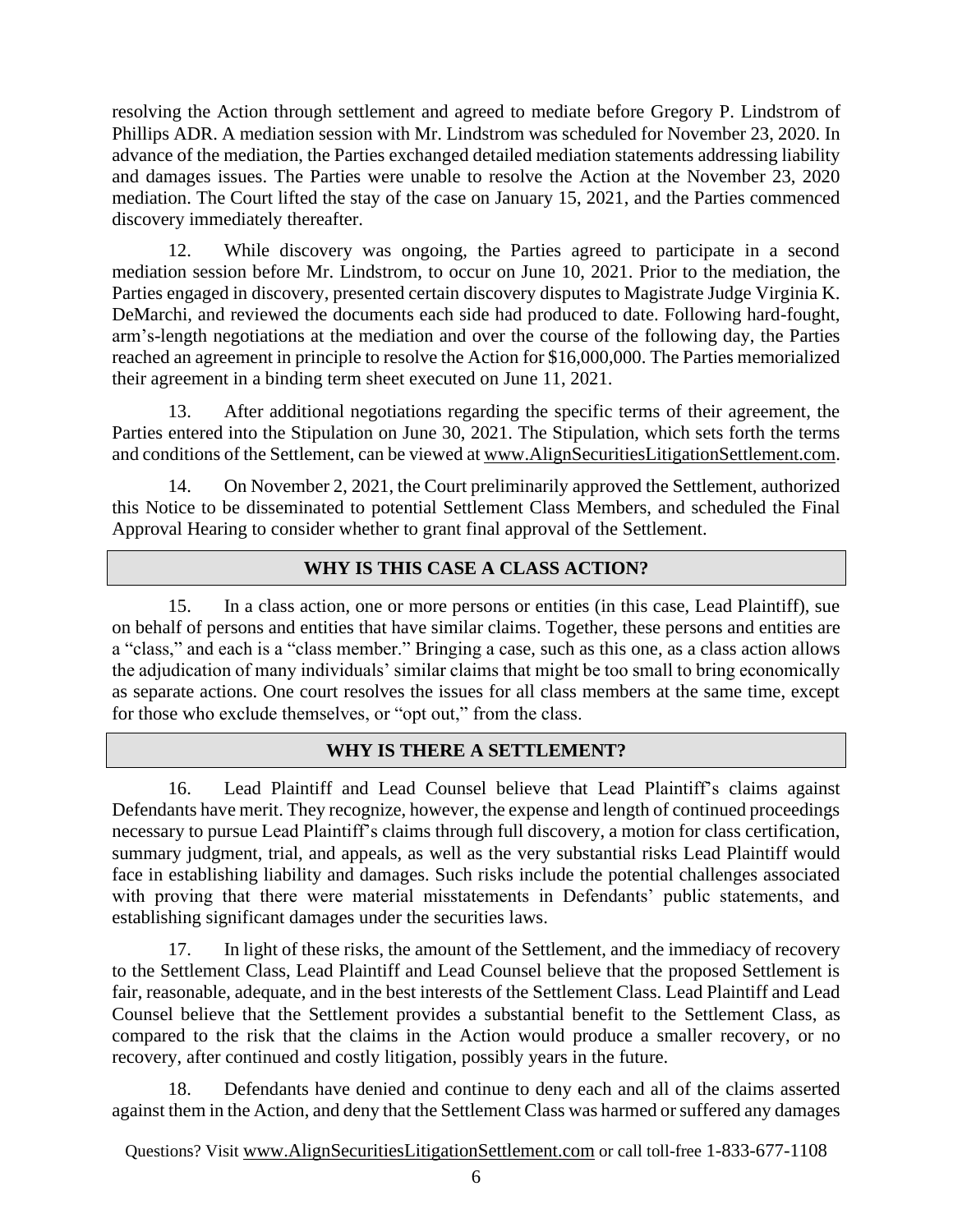as a result of the conduct alleged in the Action. Defendants have agreed to the Settlement solely to eliminate the burden, expense, uncertainty, and risk of continued litigation. Accordingly, the Settlement may not be construed as, and is not, an admission of any wrongdoing by any Defendant.

## **WHAT MIGHT HAPPEN IF THERE WERE NO SETTLEMENT?**

19. If there were no Settlement and Lead Plaintiff failed to establish any legal or factual element essential to its claims against Defendants, neither Lead Plaintiff nor the other members of the Settlement Class would recover anything from Defendants. Also, if Defendants were successful in proving any of their defenses, either at summary judgment, at trial, or on appeal, the Settlement Class could recover substantially less than the amount provided in the Settlement, or nothing at all.

## **HOW DO I KNOW IF I AM AFFECTED BY THE SETTLEMENT? WHO IS INCLUDED IN THE SETTLEMENT CLASS?**

20. If you are a member of the Settlement Class, you are subject to the Settlement, unless you timely request to be excluded. The Settlement Class consists of:

### **All persons and entities who purchased or otherwise acquired the common stock of Align between May 23, 2018 and October 24, 2018, both dates inclusive, and who were damaged thereby.**

Excluded from the Settlement Class are: (I) Defendants; (II) present or former executive officers and directors of Align during the Settlement Class Period and their Immediate Family Members; (III) any of the foregoing entities' and individuals' legal representatives, heirs, successors or assigns; and (IV) any entity in which Defendants have or had a controlling interest, or any affiliate of Align. For the avoidance of doubt, "affiliates" are persons or entities that directly, or indirectly through one or more intermediaries, control, are controlled by or are under common control with one of the Defendants. Also excluded from the Settlement Class are any persons and entities who or which submit a request for exclusion from the Settlement Class that is accepted by the Court. *See* "What If I Do Not Want To Be A Member Of The Settlement Class? How Do I Exclude Myself," on page 11 below.

**PLEASE NOTE: Receipt of this Notice does not mean that you are a Settlement Class Member or that you will be entitled to a payment from the Settlement. If you are a Settlement Class Member and you wish to be eligible to receive a payment from the Settlement, you are required to submit the Claim Form that is being distributed with this Notice and the required supporting documentation as set forth in the Claim Form postmarked (if mailed), or online at [www.AlignSecuritiesLitigationSettlement.com,](http://www.alignsecuritieslitigationsettlement.com/) no later than March 31, 2022.**

# **HOW ARE SETTLEMENT CLASS MEMBERS AFFECTED BY THE ACTION AND THE SETTLEMENT?**

21. As a Settlement Class Member, you are represented by Lead Plaintiff and Lead Counsel. If you want to be represented by your own lawyer, you may hire one at your own expense.

22. If you are a Settlement Class Member and do not wish to remain a Settlement Class Member, you may exclude yourself from the Settlement Class by following the instructions in the section below entitled, "What If I Do Not Want To Be A Member Of The Settlement Class? How Do I Exclude Myself?"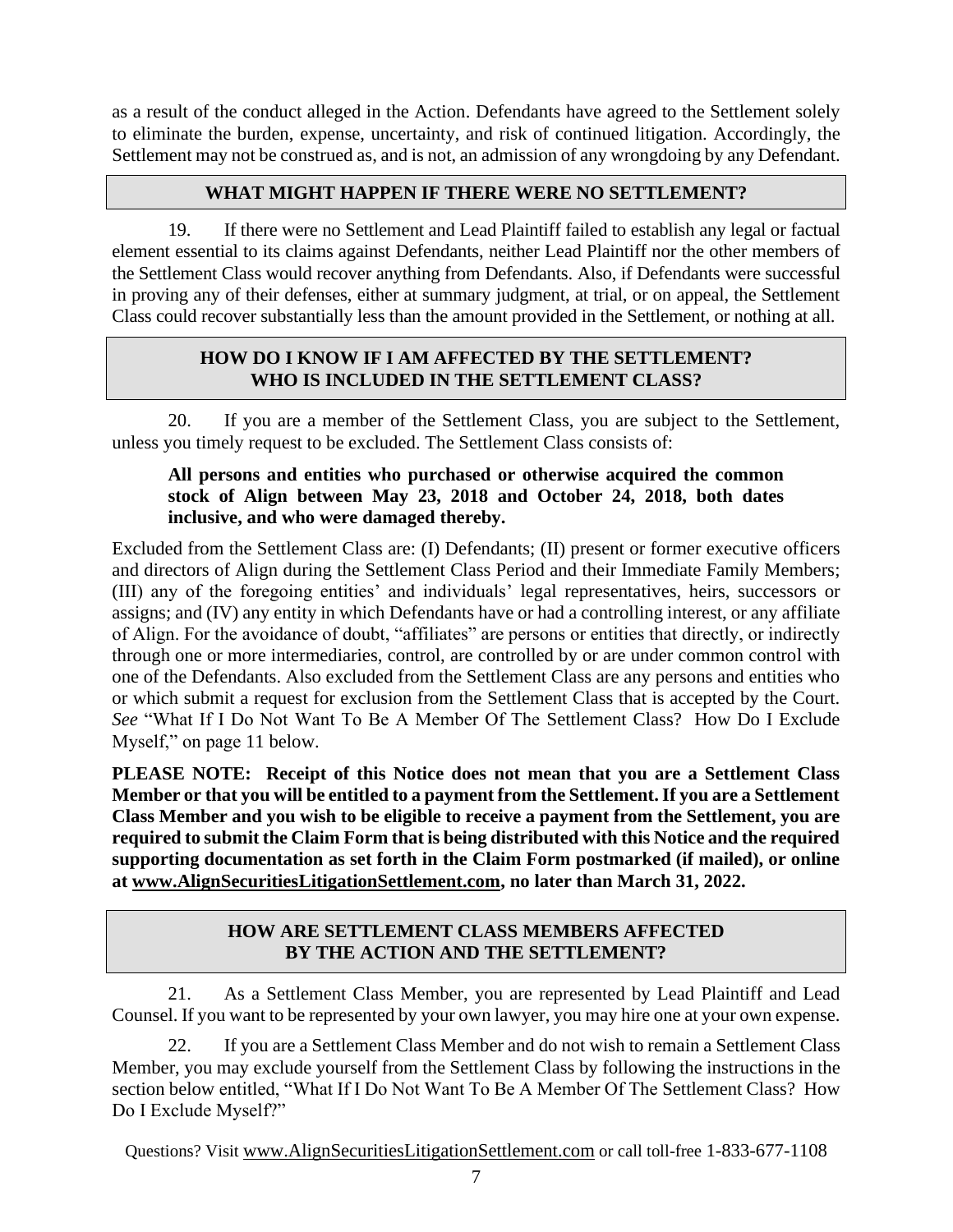23. If you are a Settlement Class Member and you wish to object to the Settlement, the Plan of Allocation, or Lead Counsel's request for attorneys' fees and Litigation Expenses, you may present your objections by following the instructions in the section below entitled, "When And Where Will The Court Decide Whether To Approve The Settlement?"

24. If you are a Settlement Class Member and you do not exclude yourself from the Settlement Class, you will be bound by any orders issued by the Court in the Action. If the Settlement is approved, the Court will enter a judgment ("Judgment"). The Judgment will dismiss with prejudice the claims against Defendants and will provide that, upon the Effective Date of the Settlement, Lead Plaintiff and each of the other Settlement Class Members, on behalf of themselves, and each of their respective heirs, executors, administrators, predecessors, successors, and assigns in their capacities as such, shall be deemed to have, and by operation of law and of the Judgment, or the Alternate Judgment, if applicable, shall have fully, finally, and forever compromised, settled, released, resolved, relinquished, waived, and discharged each and every Lead Plaintiff's Released Claim (defined in ¶ 25 below) against the Released Defendants' Parties (defined in ¶ 26 below), and shall forever be barred, enjoined, and estopped from prosecuting any or all of the Lead Plaintiff's Released Claims against any of the Released Defendants' Parties.

25. "Lead Plaintiff's Released Claims" means all claims, demands, rights, and causes of action, or liabilities of every nature and description, whether known or Unknown Claims, whether arising under federal, state, local, common, statutory, administrative, or foreign law, or any other law, rule, or regulation, at law or in equity, whether fixed or contingent, whether foreseen or unforeseen, whether accrued or unaccrued, whether liquidated or unliquidated, whether matured or unmatured, whether direct, representative, class, or individual in nature that (a) Lead Plaintiff or any other member of the Settlement Class: (i) asserted in the Action or (ii) could have asserted in any court or forum that arise out of or are based upon any of the allegations, transactions, facts, matters or occurrences, representations, or omissions set forth in the Action; and (b) relate to the purchase or other acquisition of Align common stock during the Settlement Class Period. Lead Plaintiff's Released Claims shall not include: (i) any claims asserted by shareholders on behalf of Align in the two related derivative lawsuits that have been stayed pending the resolution of this Action (*In re Align Tech., Inc. Deriv. Litig.*, Case No. 19-CV-00202-LHK (N.D. Cal.) and *Muhammad Abbas v. Joseph M. Hogan, et. al.*, Case No. 19CV346429 (Sup. Ct. Cnty. of Santa Clara)); (ii) any claims relating to the enforcement of the Settlement; or (iii) any claims of any person or entity who or which submits a request for exclusion from the Settlement Class that is accepted by the Court.

26. "Released Defendants' Parties" means (I) each Defendant, (II) each of their respective Immediate Family Members (for individuals) and each of their direct or indirect parent entities, subsidiaries, related entities, and affiliates, any trust of which any individual Defendant is the settlor or which is for the benefit of any Defendant and/or member(s) of his or her family, and (III) for any of the entities listed in parts (I) or (II), their respective past and present general partners, limited partners, principals, shareholders, joint venturers, members, officers, directors, managers, managing directors, supervisors, employees, contractors, consultants, auditors, accountants, financial advisors, professional advisors, investment bankers, representatives, insurers, trustees, trustors, agents, attorneys, professionals, predecessors, successors, assigns, heirs, executors, administrators, and any controlling person thereof, in their capacities as such, and any entity in which a Defendant has a controlling interest.

27. "Unknown Claims" means any Lead Plaintiff's Released Claims which Lead Plaintiff or any other Settlement Class Member does not know or suspect to exist in his, her, or its favor at the time of the release of such claims, and any Defendants' Released Claims that any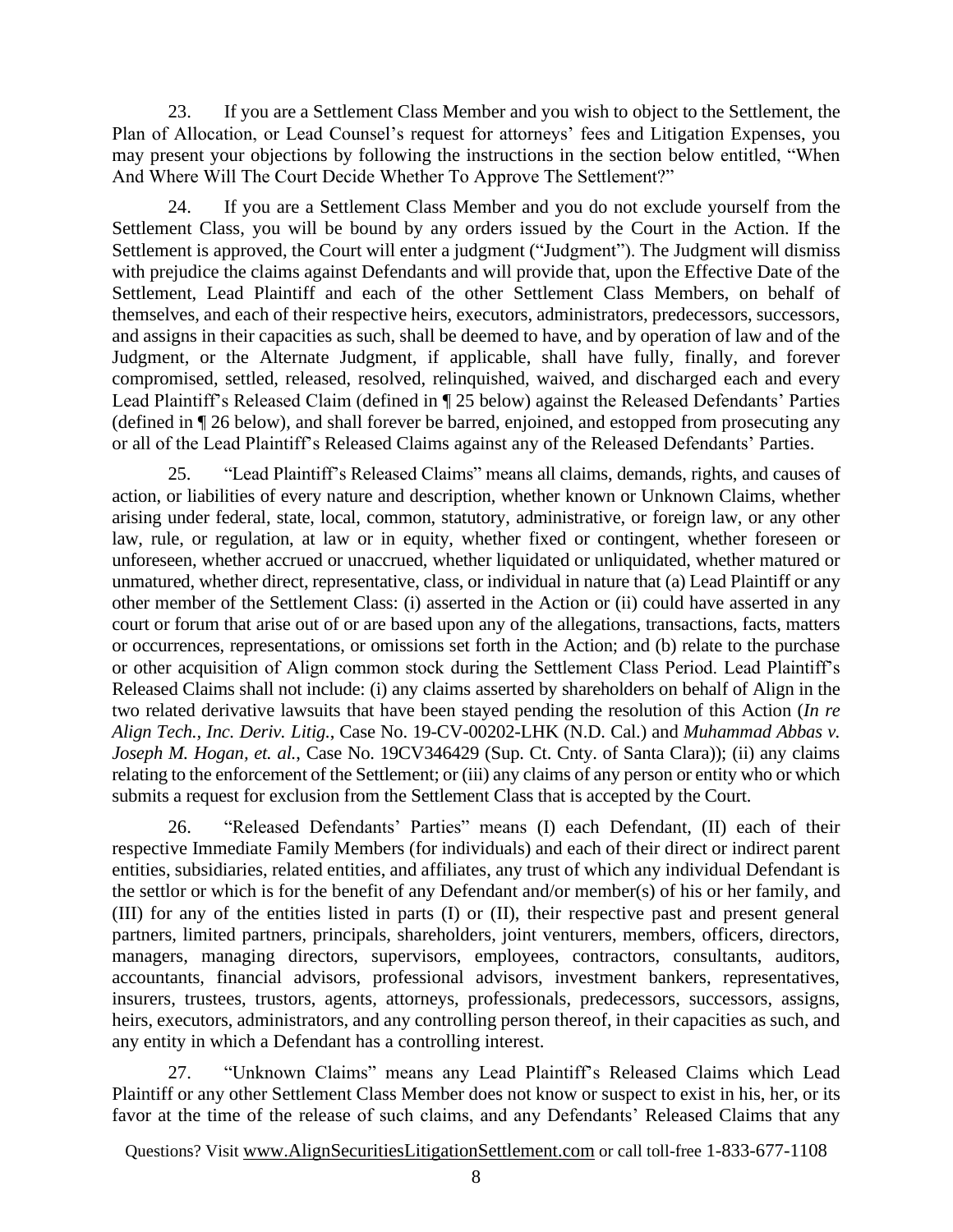Defendant does not know or suspect to exist in his or its favor at the time of the release of such claims, which, if known by him, her, or it, might have materially affected his, her, or its decision(s) with respect to this Settlement or the Releases, including his, her, or its decision(s) to object or not to object to the Settlement. With respect to any and all Released Claims, the Parties stipulate and agree that, upon the Effective Date of the Settlement, Lead Plaintiff and Defendants shall expressly waive, and each of the other Settlement Class Members shall be deemed to have waived, and by operation of the Judgment or the Alternate Judgment, if applicable, shall have expressly waived, any and all provisions, rights, and benefits conferred by any law of any state or territory of the United States, or principle of common law or foreign law, which is similar, comparable, or equivalent to California Civil Code §1542, which provides:

A GENERAL RELEASE DOES NOT EXTEND TO CLAIMS THAT THE CREDITOR OR RELEASING PARTY DOES NOT KNOW OR SUSPECT TO EXIST IN HIS OR HER FAVOR AT THE TIME OF EXECUTING THE RELEASE AND THAT, IF KNOWN BY HIM OR HER, WOULD HAVE MATERIALLY AFFECTED HIS OR HER SETTLEMENT WITH THE DEBTOR OR RELEASED PARTY.

Lead Plaintiff and Defendants acknowledge, and each of the other Settlement Class Members shall be deemed by operation of law to have acknowledged, that the foregoing waiver was separately bargained for and a key element of the Settlement.

28. The Judgment will also provide that, upon the Effective Date of the Settlement, Defendants, on behalf of themselves, and each of their respective heirs, executors, administrators, predecessors, successors, and assigns in their capacities as such, shall be deemed to have, and by operation of law and of the Judgment, or the Alternate Judgment, if applicable, shall have fully, finally, and forever compromised, settled, released, resolved, relinquished, waived, and discharged each and every Released Defendants' Claim (defined in ¶ 29 below) against the Released Lead Plaintiff's Parties (defined in ¶ 30 below), and shall forever be barred, enjoined, and estopped from prosecuting any or all of the Defendants' Released Claims against any of the Released Lead Plaintiff's Parties.

29. "Defendants' Released Claims" means all claims and causes of action of every nature and description, whether known or Unknown Claims, whether arising under federal, state, local, common, statutory, administrative, or foreign law, or any other law, rule, or regulation, at law or in equity, whether fixed or contingent, whether foreseen or unforeseen, whether accrued or unaccrued, whether liquidated or unliquidated, whether matured or unmatured, whether direct, representative, class, or individual in nature that arise out of or relate in any way to the institution, prosecution, or settlement of the claims in the Action against Defendants. Defendants' Released Claims shall not include any claims relating to the enforcement of the Settlement.

30. "Released Lead Plaintiff's Parties" means (I) Lead Plaintiff, all Settlement Class Members, Lead Counsel, and (II) each of their respective family members, and their respective general partners, limited partners, principals, shareholders, joint venturers, members, officers, directors, managers, managing directors, supervisors, employees, contractors, consultants, auditors, accountants, financial advisors, professional advisors, investment bankers, representatives, insurers, trustees, trustors, agents, attorneys, professionals, predecessors, successors, assigns, heirs, executors, administrators, and any controlling person thereof, in their capacities as such.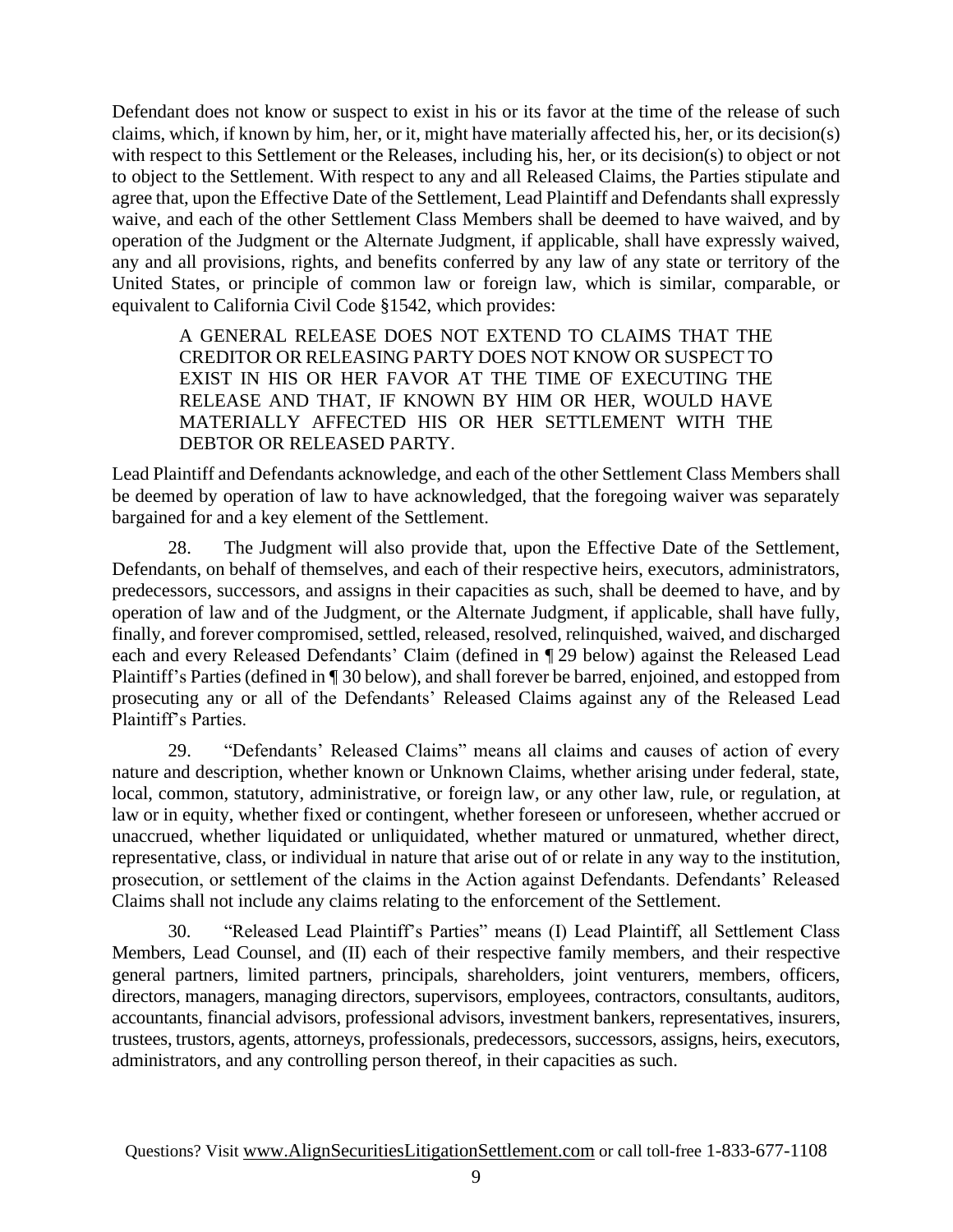### **HOW DO I PARTICIPATE IN THE SETTLEMENT? WHAT DO I NEED TO DO?**

31. To be eligible for a payment from the Settlement, you must be a member of the Settlement Class and you must timely complete and return the Claim Form with adequate supporting documentation *postmarked (if mailed), or submitted online at [www.AlignSecuritiesLitigationSettlement.com,](http://www.alignsecuritieslitigationsettlement.com/) no later than March 31, 2022*. A Claim Form is included with this Notice, or you may obtain one at [www.AlignSecuritiesLitigationSettlement.com.](http://www.alignsecuritieslitigationsettlement.com/) You may also request that a Claim Form be mailed to you by calling the Claims Administrator toll free at 1-833-677-1108 or by emailing the Claims Administrator at info@AlignSecuritiesLitigationSettlement.com. Please retain all records of your ownership of and transactions in Align common stock, as they will be needed to document your Claim. The Parties and Claims Administrator do not have information about your transactions in Align common stock.

32. If you request exclusion from the Settlement Class or do not submit a timely and valid Claim Form, you will not be eligible to share in the Net Settlement Fund.

### **HOW MUCH WILL MY PAYMENT BE?**

33. At this time, it is not possible to make any determination as to how much any individual Settlement Class Member may receive from the Settlement.

34. Pursuant to the Settlement, Align and/or its D&O liability insurers shall pay a total of \$16,000,000 in cash. The Settlement Amount will be deposited into an escrow account. The Settlement Amount plus any interest earned thereon is referred to as the "Settlement Fund." If the Settlement is approved by the Court and the Effective Date occurs, the "Net Settlement Fund" (that is, the Settlement Fund less: (i) Taxes; (ii) Notice and Administration Costs; (iii) any Litigation Expenses awarded by the Court; (iv) any attorneys' fees awarded by the Court; and (v) any other costs or fees approved by the Court) will be distributed to Settlement Class Members who submit valid Claim Forms, in accordance with the proposed Plan of Allocation or such other plan of allocation as the Court may approve. If the Court approves the maximum amount of attorneys' fees and Litigation Expenses to Lead Counsel and the estimated amount of Notice and Administration Costs, the Settlement Class will receive approximately \$12,175,000 of the Settlement Amount.

35. Approval of the Settlement is independent from approval of a plan of allocation. Any determination with respect to a plan of allocation will not affect the Settlement, if approved.

36. Neither Defendants nor any other person or entity that paid any portion of the Settlement Amount on their behalf are entitled to get back any portion of the Settlement Fund once the Court's order or judgment approving the Settlement becomes Final. Defendants shall not have any liability, obligation, or responsibility for the administration of the Settlement, the disbursement of the Net Settlement Fund, or the plan of allocation.

37. Unless the Court otherwise orders, any Settlement Class Member who fails to submit a Claim Form **postmarked or received on or before March 31, 2022** shall be fully and forever barred from receiving payments pursuant to the Settlement but will in all other respects remain a Settlement Class Member and be subject to the provisions of the Stipulation, including the terms of any Judgment entered and the Releases given.

38. Participants in and beneficiaries of any employee retirement and/or benefit plan ("Employee Plan") should NOT include any information relating to shares of Align common stock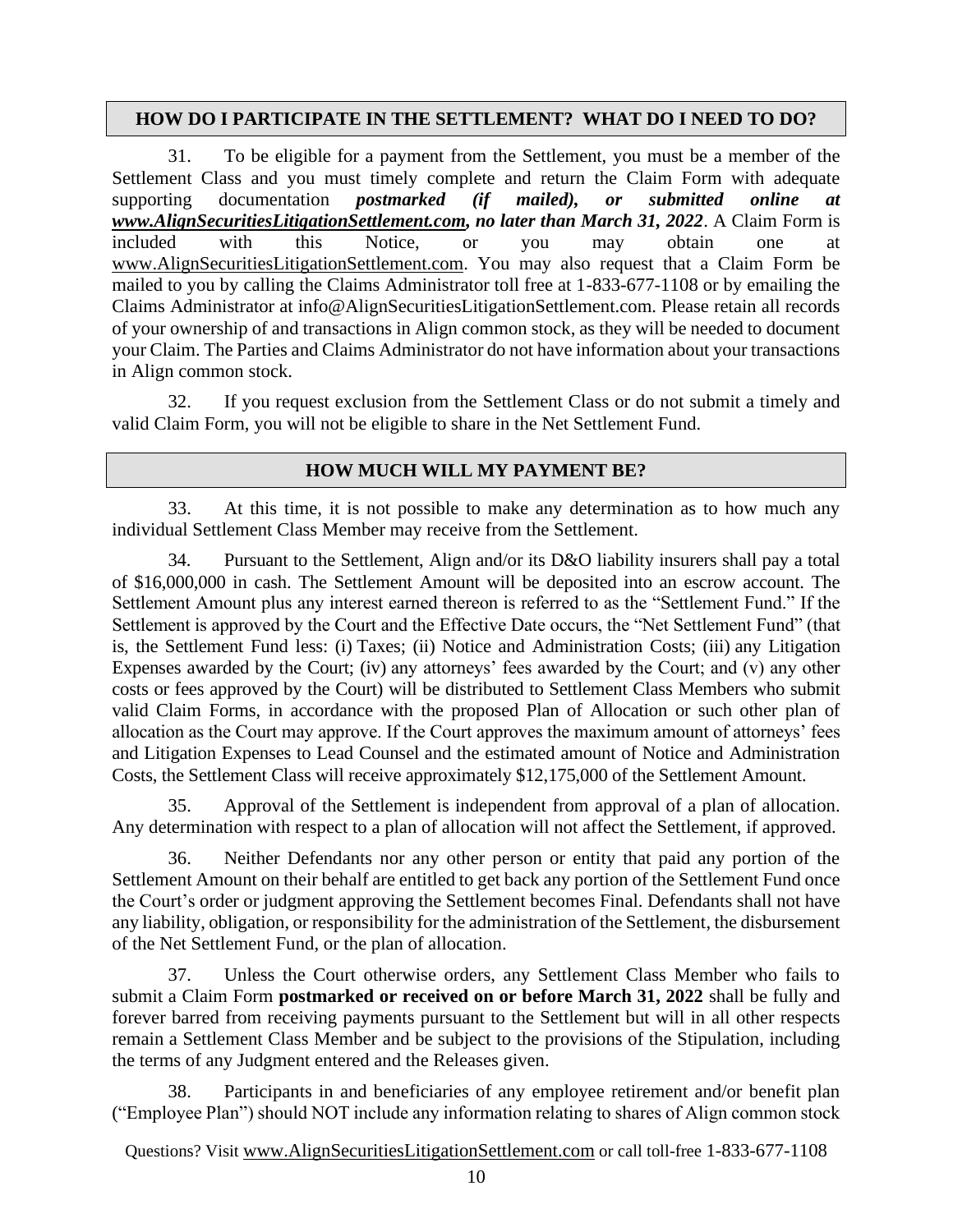purchased/acquired through an Employee Plan in any Claim Form they submit in this Action. They should include ONLY those shares of Align common stock purchased/acquired during the Settlement Class Period outside of an Employee Plan. Claims based on any Employee Plan(s)' purchases/acquisitions of eligible Align common stock during the Settlement Class Period may be made by the Employee Plan(s)' trustees. To the extent any of the Defendants or any of the other persons or entities excluded from the Settlement Class are participants in an Employee Plan(s), such persons or entities shall not receive, either directly or indirectly, any portion of the recovery that may be obtained from the Settlement by such Employee Plan(s).

39. The Court has reserved jurisdiction to allow, disallow, or adjust on equitable grounds the Claim of any Settlement Class Member.

40. Each Claimant shall be deemed to have submitted to the jurisdiction of the Court with respect to his, her, or its Claim Form.

41. Only Settlement Class Members, *i.e.*, persons and entities who purchased or otherwise acquired Align common stock during the Settlement Class Period and were damaged as a result of such purchases or acquisitions, will be eligible to share in the distribution of the Net Settlement Fund. Persons and entities that are excluded from the Settlement Class by definition or that exclude themselves from the Settlement Class pursuant to request will not be eligible to receive a distribution from the Net Settlement Fund and should not submit Claim Forms.

42. **Appendix A to this Notice sets forth the Plan of Allocation for allocating the Net Settlement Fund among Authorized Claimants, as proposed by Lead Plaintiff and Lead Counsel. At the Final Approval Hearing, Lead Counsel will request the Court approve the Plan of Allocation. The Court may modify the Plan of Allocation, or approve a different plan of allocation, without further notice to the Settlement Class.** 

# **WHAT PAYMENT ARE THE ATTORNEYS FOR THE SETTLEMENT CLASS SEEKING? HOW WILL THE LAWYERS BE PAID?**

43. Lead Counsel has not received any payment for its services in pursuing claims against the Defendants on behalf of the Settlement Class, nor has Lead Counsel been reimbursed for its outof-pocket expenses. Before final approval of the Settlement, Lead Counsel will apply to the Court for an award of attorneys' fees in an amount not to exceed 20% of the Settlement Fund. At the same time, Lead Counsel also intends to apply for payment of Litigation Expenses in an amount not to exceed \$250,000. The Court will determine the amount of any award of attorneys' fees or Litigation Expenses. Such sums as may be approved by the Court will be paid from the Settlement Fund before the Settlement Fund is distributed to the Settlement Class.

# **WHAT IF I DO NOT WANT TO BE A MEMBER OF THE SETTLEMENT CLASS? HOW DO I EXCLUDE MYSELF?**

44. Each Settlement Class Member will be bound by all determinations and judgments in this lawsuit, whether favorable or unfavorable, unless such person or entity mails or delivers a letter requesting exclusion addressed to: *SEB Investment Management AB, et al. v. Align Technology, Inc., et al.*, EXCLUSIONS, c/o JND Legal Administration, P.O. Box 91328, Seattle, WA 98111. The request for exclusion must be *postmarked* **no later than March 31, 2022**. You will not be able to exclude yourself from the Settlement Class after that date. Each letter requesting exclusion must: (i) state the name, address, and telephone number of the person or entity requesting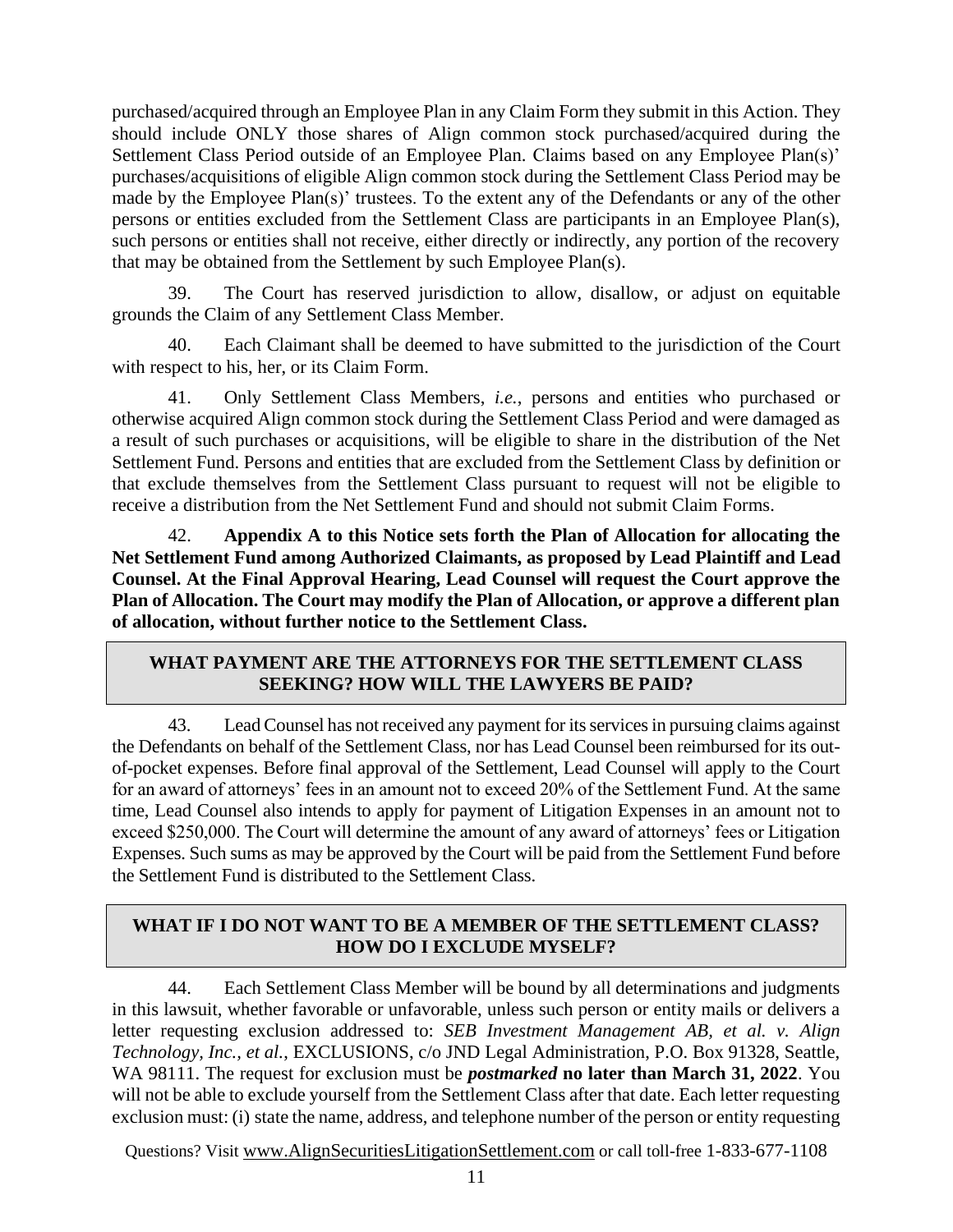exclusion, and in the case of entities, the name and telephone number of the appropriate contact person; (ii) state that such person or entity "requests exclusion from the Settlement Class in *SEB Investment Management AB, et al. v. Align Technology, Inc., et al.*, Case No. 18-CV-06720-LHK (N.D. Cal.)"; (iii) state the number of shares of Align common stock that the person or entity requesting exclusion (A) owned as of the opening of trading on May 23, 2018 and (B) purchased/acquired and/or sold during the Settlement Class Period (*i.e.*, between May 23, 2018 and October 24, 2018, inclusive), as well as the dates, number of shares, and prices of each such purchase/acquisition and/or sale; and (iv) be signed by the person or entity requesting exclusion or an authorized representative. A letter requesting exclusion shall not be valid and effective unless it provides all the information called for in this paragraph and is postmarked within the time stated above, or is otherwise accepted by the Court.

45. If you do not want to be part of the Settlement Class, you must follow these instructions for exclusion even if you have pending, or later file, another lawsuit, arbitration, or other proceeding relating to any Lead Plaintiff's Released Claim against any of the Released Defendants' Parties. Excluding yourself from the Settlement Class is the only option that will allow you to be part of any other current or future lawsuit against Defendants or any of the other Released Defendants' Parties concerning the Lead Plaintiff's Released Claims. Please note, however, if you decide to exclude yourself from the Settlement Class, you may be time-barred from asserting the claims covered by the Action by a statute of repose. In addition, Defendants and the other Released Defendants' Parties will have the right to assert any and all defenses they may have to any claims that you may seek to assert.

46. If you ask to be excluded from the Settlement Class, you will not be eligible to receive any payment from the Net Settlement Fund.

47. Align has the right to terminate the Settlement if valid requests for exclusion are received from persons and entities entitled to be members of the Settlement Class in an amount that exceeds an amount agreed to by the Parties.

### **WHEN AND WHERE WILL THE COURT DECIDE WHETHER TO APPROVE THE SETTLEMENT? DO I HAVE TO COME TO THE HEARING? MAY I SPEAK AT THE HEARING IF I DON'T LIKE THE SETTLEMENT?**

### 48. **Settlement Class Members do not need to attend the Final Approval Hearing. The Court will consider any submission made in accordance with the provisions below even if a Settlement Class Member does not attend the hearing. You can participate in the Settlement without attending the Final Approval Hearing.**

49. **Please Note**: The date and time of the Final Approval Hearing may change without further written notice to the Settlement Class. In addition, the COVID-19 pandemic is a fluid situation that creates the possibility that the Court may decide to conduct the Final Approval Hearing by video or telephonic conference, or otherwise allow Settlement Class Members to appear at the hearing by video or phone, without further written notice to the Settlement Class. **In order to determine whether the date and time of the Final Approval Hearing have changed, or whether Settlement Class Members must or may participate by phone or video, it is important that you monitor the Court's docket and the Settlement website, [www.AlignSecuritiesLitigationSettlement.com,](http://www.alignsecuritieslitigationsettlement.com/) before making any plans to attend the Final Approval Hearing. Any updates regarding the Final Approval Hearing, including any changes**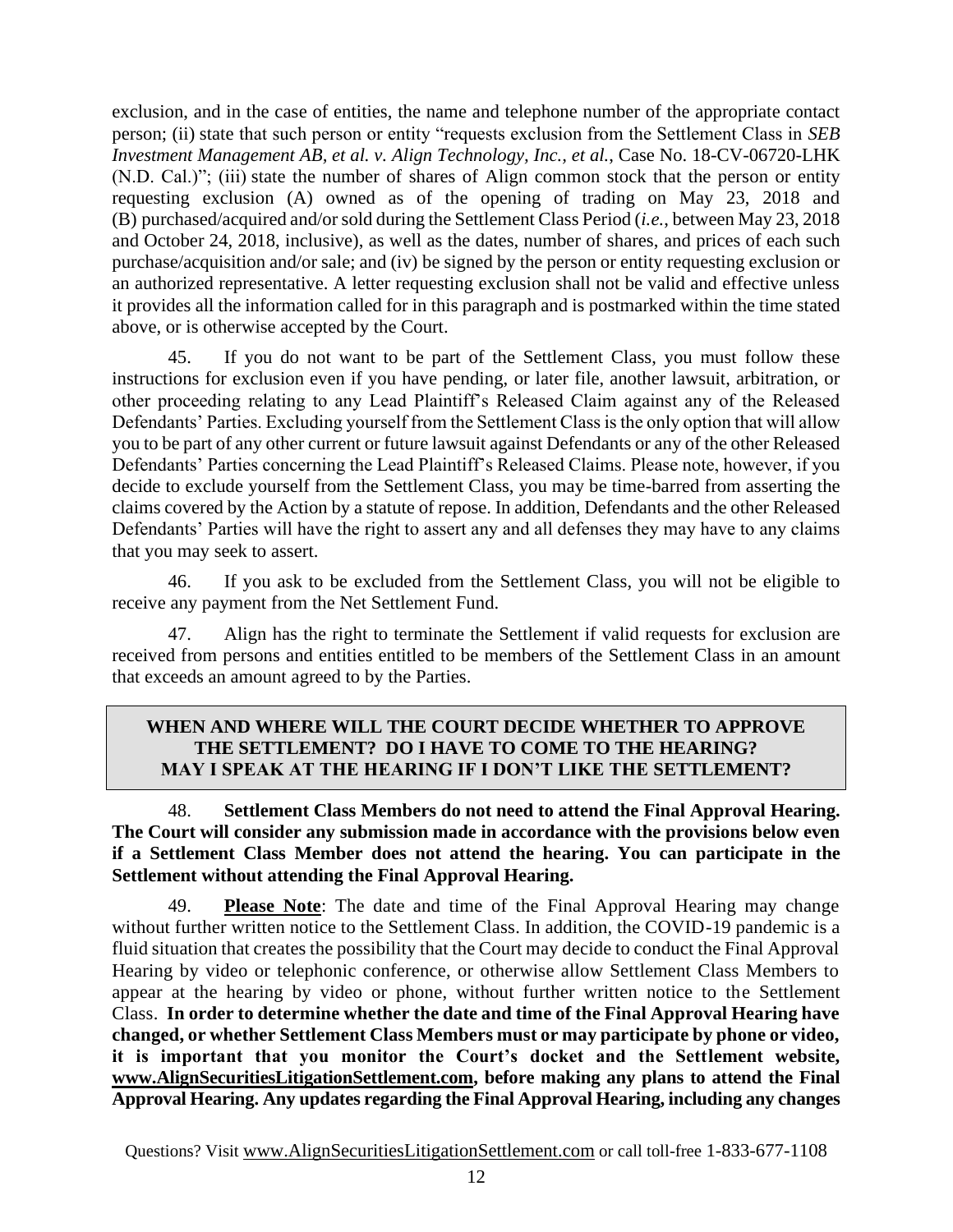**to the date or time of the hearing or updates regarding in-person or remote appearances at the hearing, will be posted t[o www.AlignSecuritiesLitigationSettlement.com.](http://www.alignsecuritieslitigationsettlement.com/) If the Court requires or allows Settlement Class Members to participate in the Final Approval Hearing by telephone or video conference, the information for accessing the telephone or video conference will be posted to [www.AlignSecuritiesLitigationSettlement.com.](http://www.alignsecuritieslitigationsettlement.com/)**

50. The Final Approval Hearing will be held on **April 28, 2022 at 1:30 p.m.**, before the Honorable Lucy H. Koh, United States District Court Judge for the Northern District of California, either in person at the Robert F. Peckham Federal Building & United States Courthouse 280 South 1st Street, San Jose, CA 95113, in Courtroom 8, 4th Floor, or by telephone or videoconference (in the discretion of the Court). The Court reserves the right to approve the Settlement, the Plan of Allocation, Lead Counsel's request for an award of attorneys' fees and Litigation Expenses, and/or any other matter related to the Settlement at or after the Final Approval Hearing without further notice to the members of the Settlement Class.

51. Any Settlement Class Member may object to the proposed Settlement, the proposed Plan of Allocation, or Lead Counsel's request for an award of attorneys' fees and Litigation Expenses. You can ask the Court to deny approval by filing an objection. You cannot ask the Court to order a different settlement. The Court can only approve or reject the Settlement. If the Court denies approval of the Settlement, no payments from the Settlement will be sent out and the Action will continue. If that is what you want to happen, then you must object.

52. Any objection to the proposed Settlement must be in writing and submitted only to the Court. If you submit a timely written objection, you may, but are not required to, appear at the Final Approval Hearing, either in person or through your own attorney. If you appear through your own attorney, you are responsible for hiring and paying that attorney. All written objections and supporting papers must: (i) clearly identify the case name and number (*SEB Investment Management AB, et al. v. Align Technology, Inc., et al.*, Case No. 18-CV-06720-LHK (N.D. Cal.)); (ii) be submitted to the Court either by mailing them to the Clerk of the Court at the United States District Court for the Northern District of California, Robert F. Peckham Federal Building & United States Courthouse, 280 South 1st Street, 2nd Floor, San Jose, CA 95113, or by filing them in person at any location of the United States District Court for the Northern District of California; and (iii) **be filed or postmarked no later than March 31, 2022**.

53. Additionally, any objection must: (i) identify the name, address, and telephone number of the person or entity objecting and be signed by the objector; (ii) state with specificity the grounds for the Settlement Class Member's objection, including any legal and evidentiary support the Settlement Class Member wishes to bring to the Court's attention and whether the objection applies only to the objector, to a specific subset of the Settlement Class, or to the entire Settlement Class; and (iii) must include documents sufficient to prove membership in the Settlement Class, including the number of shares of Align common stock that the objecting Settlement Class Member (A) owned as of the opening of trading on May 23, 2018 and (B) purchased/acquired and/or sold during the Settlement Class Period, as well as the dates, number of shares, and prices of each such purchase/acquisition and sale.<sup>3</sup> You may not object to **the Settlement, Plan of Allocation, or Lead Counsel's request for attorneys' fees and** 

<sup>&</sup>lt;sup>3</sup> Documentation establishing membership in the Settlement Class must consist of copies of brokerage confirmation slips or monthly brokerage account statements, or an authorized statement from the objector's broker containing the transactional and holding information found in a broker confirmation slip or account statement.

Questions? Visit www.AlignSecuritiesLitigationSettlement.com or call toll-free 1-833-677-1108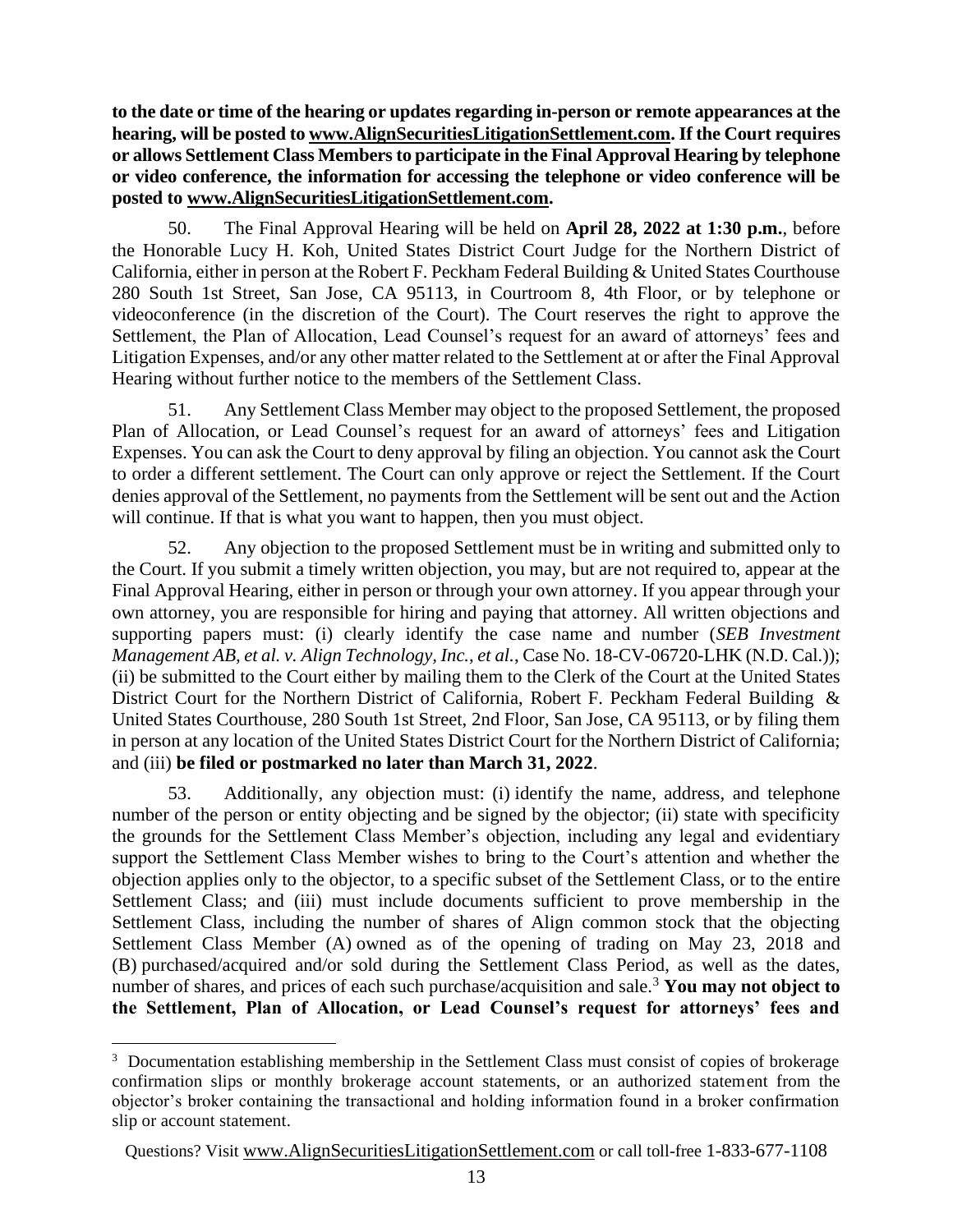## **Litigation Expenses if you exclude yourself from the Settlement Class or if you are not a Settlement Class Member.**

54. If you wish to appear and speak about your objection at the Final Approval Hearing, you must state that you intend to appear at the hearing in your objection or send a letter stating that you intend to appear at the Final Approval Hearing in *SEB Investment Management AB, et al. v. Align Technology, Inc., et al.*, Case No. 18-CV-06720-LHK (N.D. Cal.) to the Clerk of Court at the address set forth in ¶ 52 above so that it is *postmarked* **on or before March 31, 2022**. Persons who intend to object and desire to present evidence at the Final Approval Hearing must include in their written objection or notice of appearance the identity of any witnesses they may call to testify and exhibits they intend to introduce into evidence at the hearing. Such persons may be heard orally at the discretion of the Court.

55. **Unless the Court orders otherwise, any Settlement Class Member who does not object in the manner described above will be deemed to have waived any objection and shall be forever foreclosed from making any objection to the proposed Settlement, the proposed Plan of Allocation, or Lead Counsel's request for attorneys' fees and Litigation Expenses. Settlement Class Members do not need to appear at the Final Approval Hearing or take any other action to indicate their approval.**

# **WHAT IF I DO NOTHING?**

56. If you do nothing, all of your claims against Defendants and the other Released Defendants' Parties will be released, and you will not receive any payment from the Settlement because it is necessary that you submit a Claim Form in order to be eligible to share in the Settlement proceeds.

## **WHAT IF I BOUGHT SHARES ON SOMEONE ELSE'S BEHALF?**

57. If you purchased or otherwise acquired shares of Align common stock between May 23, 2018 and October 24, 2018, inclusive, for the beneficial interest of persons or entities other than yourself, you must either (i) within seven (7) calendar days of receipt of this Notice, request from the Claims Administrator sufficient copies of the Notice and Claim Form (the "Notice Packet") to forward to all such beneficial owners and within seven (7) calendar days of receipt of those Notice Packets forward them to all such beneficial owners; or (ii) within seven (7) calendar days of receipt of this Notice, provide a list of the names, addresses, and, if available, email addresses of all such beneficial owners to *SEB Investment Management AB, et al. v. Align Technology, Inc., et al*, c/o JND Legal Administration, P.O. Box 91328, Seattle, WA 98111. If you choose the second option, the Claims Administrator will send a copy of the Notice Packet to the beneficial owners you have identified on your list. Upon full compliance with these directions, such nominees may seek reimbursement of their reasonable expenses actually incurred, by providing the Claims Administrator with proper documentation supporting the expenses for which reimbursement is sought. Copies of this Notice and the Claim Form may also be obtained from the Settlement website, [www.AlignSecuritiesLitigationSettlement.com,](http://www.alignsecuritieslitigationsettlement.com/) by calling the Claims Administrator toll-free at 1-833-677-1108, or by emailing the Claims Administrator at info@AlignSecuritiesLitigationSettlement.com.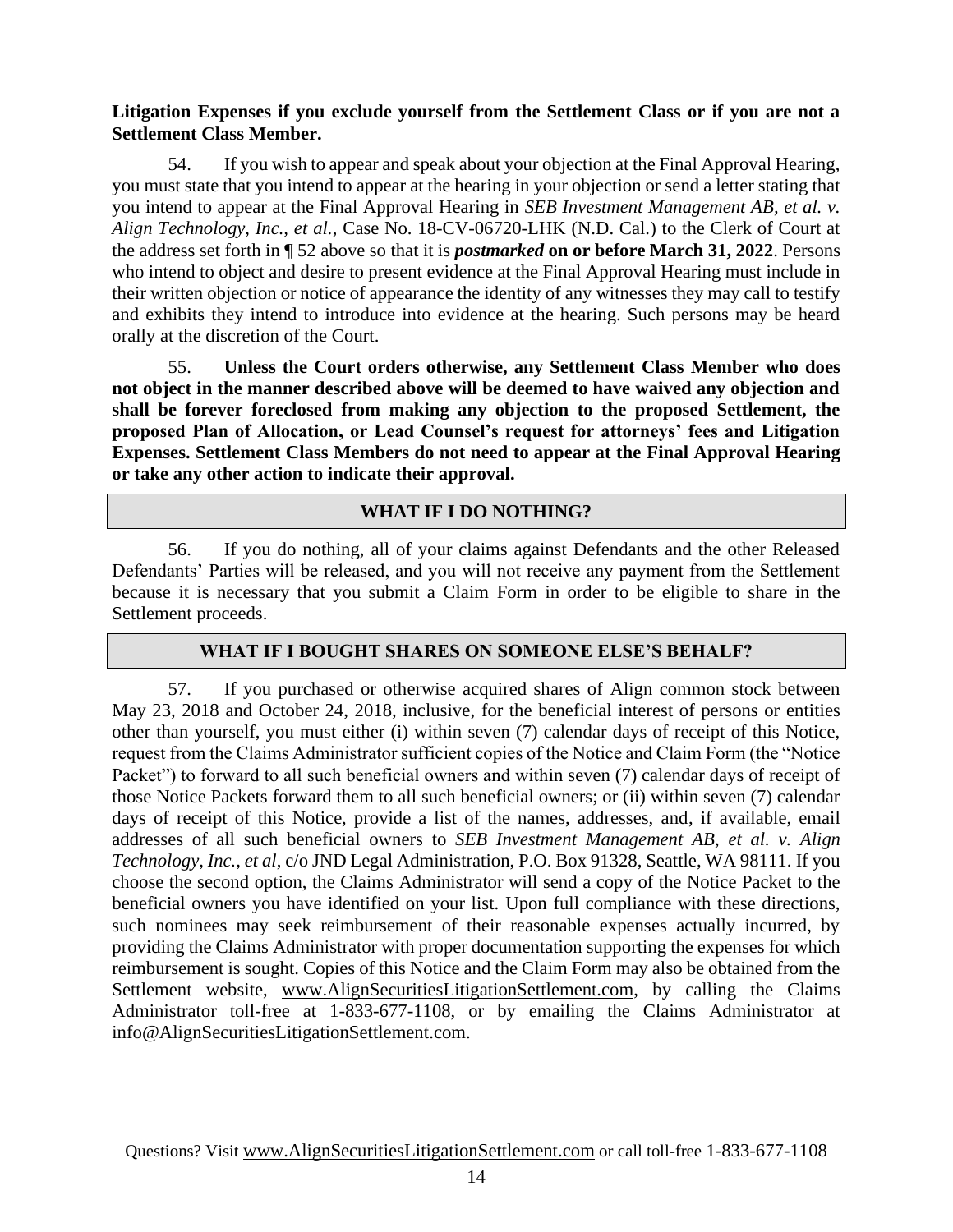#### **CAN I SEE THE COURT FILE? WHO SHOULD I CONTACT IF I HAVE QUESTIONS?**

58. This Notice summarizes the proposed Settlement. For the full terms and conditions of the Settlement, please review the Stipulation at www.AlignSecuritiesLitigationSettlement.com. A copy of the Stipulation and additional information regarding the Settlement can also be obtained by contacting Lead Counsel at the contact information set forth above, by accessing the Court docket in this case, for a fee, though the Court's PACER system at [https://ecf.cand.uscourts.gov,](https://ecf.cand.uscourts.gov/) or by visiting the office of the Clerk of the Court for the United States District Court for the Northern District of California, Robert F. Peckham Federal Building & United States Courthouse 280 South 1st Street, San Jose, CA 95113, Monday through Friday, excluding Court holidays. Additionally, copies of any related orders entered by the Court and certain other filings in this Action will be posted on the Settlement website, www.AlignSecuritiesLitigationSettlement.com.

59. All inquiries concerning this Notice and the Claim Form should be directed to:

*SEB Investment Management AB, et al. v. Align Technology, Inc., et al.* c/o JND Legal Administration P.O. Box 91328 Seattle, WA 98111

> 1-833-677-1108 info@AlignSecuritiesLitigationSettlement.com www.AlignSecuritiesLitigationSettlement.com

> > and/or

Kessler Topaz Meltzer & Check, LLP

Johnston de F. Whitman, Jr., Esq. 280 King of Prussia Road Radnor, PA 19087 1-610-667-7706

-and-

Jennifer L. Joost, Esq. One Sansome Street, Suite 1850 San Francisco, CA 94104 1-415-400-3000

info@ktmc.com

## **PLEASE DO NOT CALL OR WRITE THE COURT, THE CLERK'S OFFICE, DEFENDANTS, OR DEFENDANTS' COUNSEL REGARDING THIS NOTICE**

DATED: December 2, 2021 BY ORDER OF THE COURT United States District Court Northern District of California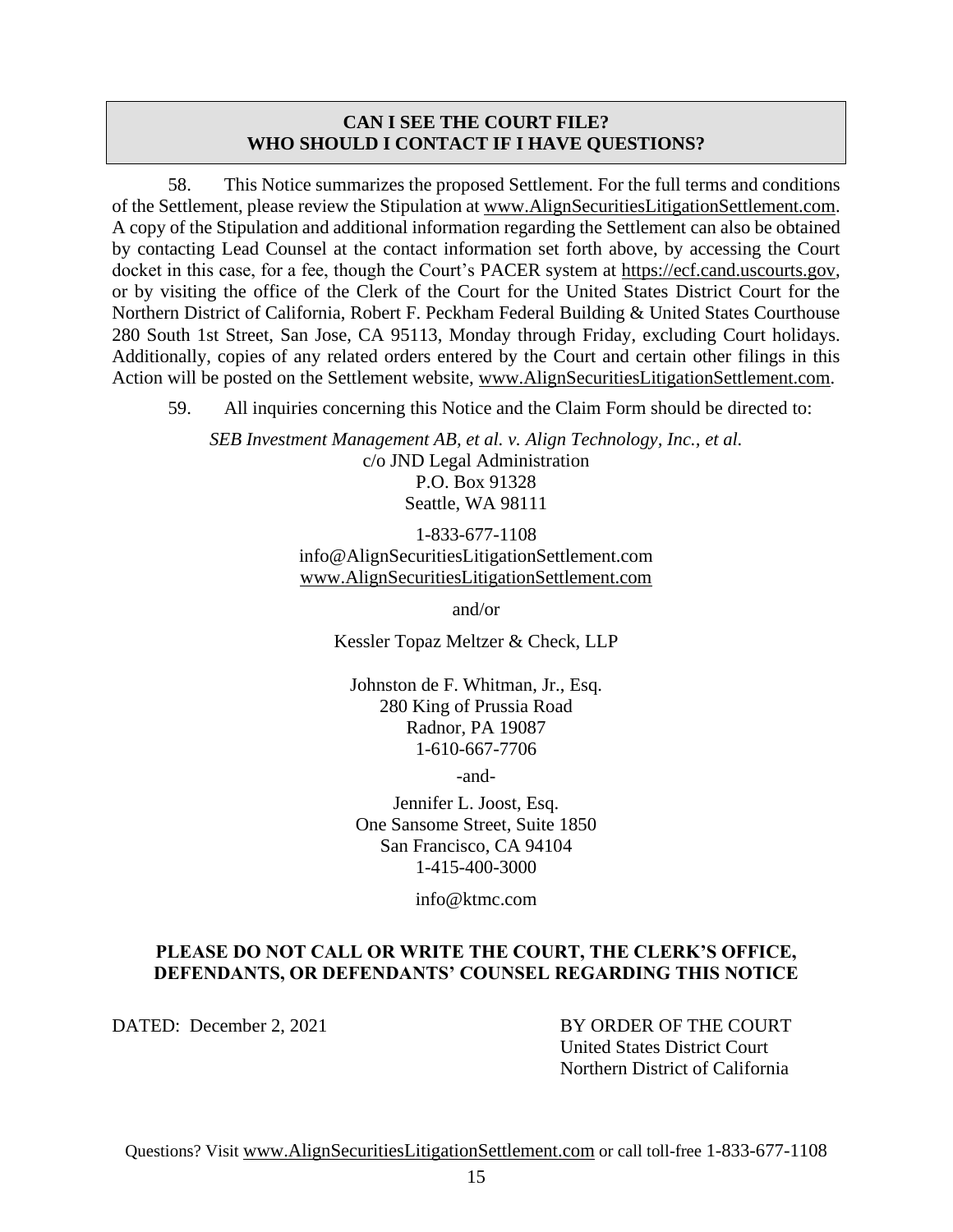#### **APPENDIX A [Proposed] Plan of Allocation of Net Settlement Fund Among Authorized Claimants**

The Plan of Allocation set forth herein is the plan that Lead Plaintiff is proposing to the Court for approval. The Plan of Allocation was developed by Lead Plaintiff in consultation with its damages consultant. The Court may approve the Plan of Allocation with or without modification, or approve another plan of allocation, without further notice to the Settlement Class. Any Orders regarding a modification of the Plan of Allocation will be posted on the website www.AlignSecuritiesLitigationSettlement.com. Defendants have had, and will have, no involvement in or responsibility for the terms or application of the Plan of Allocation.

The objective of the proposed Plan of Allocation is to equitably distribute the Net Settlement Fund among those Settlement Class Members who purportedly suffered economic losses as a result of the alleged violations of the federal securities laws set forth in the Amended Consolidated Complaint, as opposed to economic losses caused by market or industry factors or Align-specific factors unrelated to the allegations in the Amended Consolidated Complaint. To that end, Lead Plaintiff's damages consultant calculated the estimated amount of alleged artificial inflation in the per share price of Align common stock over the course of the Settlement Class Period that was allegedly proximately caused by Defendants' alleged materially false or misleading statements.

Calculations made pursuant to the Plan of Allocation do not represent a formal damages analysis that has been adjudicated in the Action, and are not intended to measure the amounts that Settlement Class Members might have recovered after a trial. Nor are these calculations intended to be estimates of the amounts that will be paid to Authorized Claimants pursuant to the Settlement. The computations under the Plan of Allocation are only a method to weigh equitably the claims of Authorized Claimants against one another for the purposes of making *pro rata* allocations of the Net Settlement Fund. These calculations have not in any way been agreed to or conceded by Defendants.

For losses to be compensable damages under the federal securities laws, the disclosure of the purported relevant truth allegedly concealed by the Defendants' alleged misrepresentations or omissions must be the cause of the decline in the price of the security. Accordingly, to have a "Recognized Loss Amount" pursuant to the Plan of Allocation, a person or entity must have purchased or otherwise acquired Align common stock during the Settlement Class Period (i.e., between May 23, 2018 and October 24, 2018, inclusive) and *held such Align common stock through* the alleged corrective disclosure on October 24, 2018 after the close of the market that removed the alleged artificial inflation.

## **CALCULATION OF RECOGNIZED LOSS AMOUNTS**

1. For purposes of determining whether a Claimant has a "Recognized Claim," purchases, acquisitions, and sales of Align common stock will first be matched on a First In, First Out ("FIFO") basis as set forth in ¶ 6 below.

2. A "Recognized Loss Amount" will be calculated as set forth below for each share of Align common stock purchased or otherwise acquired between May 23, 2018 and October 24, 2018, inclusive, that is listed in the Claim Form and for which adequate documentation is provided. To the extent that the calculation of a Claimant's Recognized Loss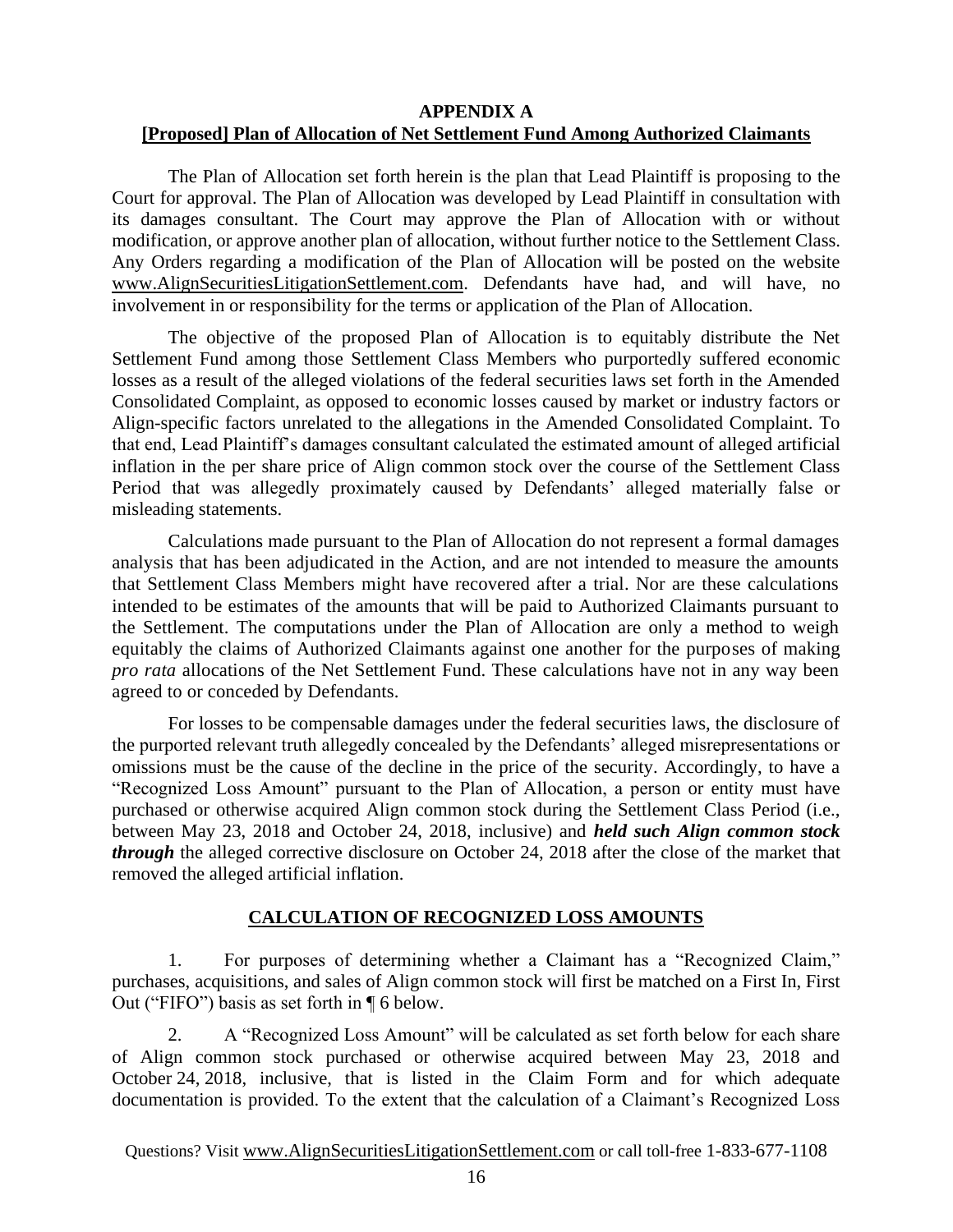Amount results in a negative number, that number shall be set to zero. The sum of a Claimant's Recognized Loss Amounts will be the Claimant's "Recognized Claim."

3. Recognized Loss Amounts will also take into account the Court's September 9, 2020 Order Granting in Part and Denying in Part Defendants' Motion to Dismiss (ECF No. 138) which dismissed with prejudice certain alleged misstatements in the Amended Consolidated Complaint, most of which were made prior to or within hours after the close of market on July 25, 2018. Because of the dismissal of the claims of Settlement Class Members who purchased Align common stock during the period from May 23, 2018 through July 25, 2018, it is far less likely that Lead Plaintiff could have prevailed on these claims if the Action had continued, as doing so would have required successfully appealing the dismissal of those statements. Accordingly, Recognized Loss Amounts for purchases of Align common stock from May 23, 2018 through July 25, 2018, inclusive, will by discounted by 90% (i.e., the Recognized Loss Amount will be multiplied by 0.10).

- 4. A Claimant's Recognized Loss Amount will be calculated as follows:
	- a. For each share of Align common stock purchased or otherwise acquired during the Settlement Class Period and subsequently sold prior to the opening of trading on October 25, 2018, the Recognized Loss Amount is \$0.
	- b. For each share of Align common stock purchased or otherwise acquired during the Settlement Class Period and subsequently sold after the opening of trading on October 25, 2018, and prior to the close of trading on January 22, 2019, $4$  the Recognized Loss Amount shall be *the least of*:
		- i. \$66.81 per share (the dollar amount of alleged artificial inflation removed from the price of Align common stock on October 25, 2018); or
		- ii. the actual purchase/acquisition price of each share (excluding taxes, commissions, and fees) *minus* the 90-day Look-Back Value as set forth in **Table 1** below; or
		- iii. the Out of Pocket Loss, calculated as the actual purchase/acquisition price per share (excluding taxes, commissions, and fees) *minus* the actual sale price per share (excluding taxes, commissions, and fees). $5$

<sup>&</sup>lt;sup>4</sup> January 22, 2019 represents the last day of the 90-day period subsequent to the end of the Settlement Class Period, i.e., the period from October 25, 2018 through January 22, 2019 (the "90-day Look-Back Period"). The PSLRA imposes a statutory limitation on recoverable damages using the 90-day Look-Back Period. This limitation is incorporated into the calculation of a Settlement Class Member's Recognized Loss Amount. Specifically, a Settlement Class Member's Recognized Loss Amount cannot exceed the difference between the purchase price paid for the Align common stock and the average price of Align common stock during the 90-day Look-Back Period if the Align common stock was held through January 22, 2019, the end of this period. Losses on Align common stock purchased/acquired during the period between May 23, 2018 and October 24, 2018, and sold during the 90-day Look-Back Period cannot exceed the difference between the purchase price paid for the Align common stock and the average price of Align common stock during the portion of the 90-day Look-Back Period that had elapsed as of the date of sale (the "90-day Look-Back Value"), as set forth in **Table 1** below.

<sup>&</sup>lt;sup>5</sup> To the extent that the calculation of an Out of Pocket Loss results in a negative number reflecting a gain on the transaction, that number shall be set to zero.

Questions? Visit www.AlignSecuritiesLitigationSettlement.com or call toll-free 1-833-677-1108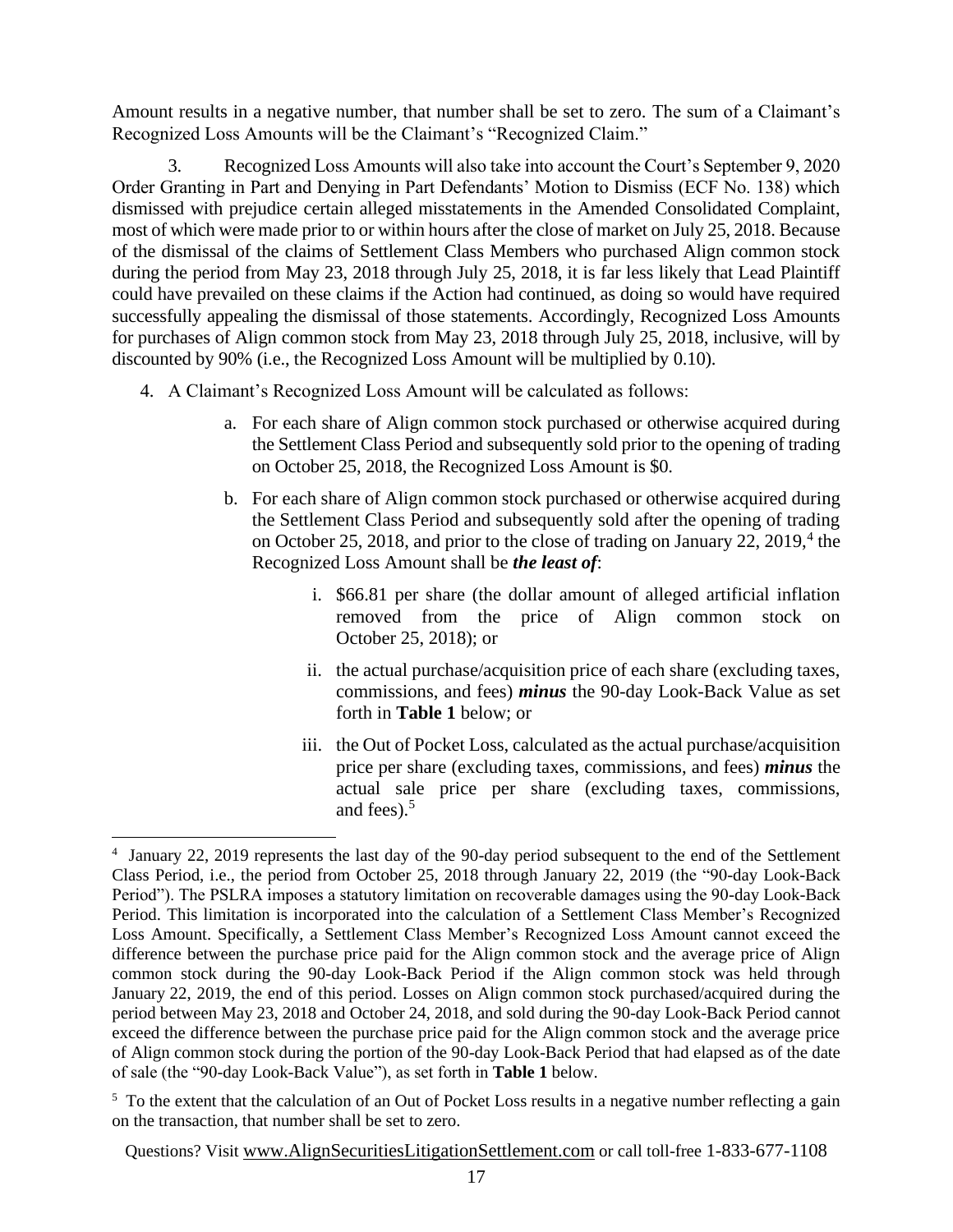- c. For each share of Align common stock held as of the close of trading on January 22, 2019 (i.e., the last day of the 90-day Look-Back Period), the Recognized Loss Amount shall be *the lesser of*:
	- i. \$66.81 per share (the dollar amount of alleged artificial inflation);  $\alpha r$
	- ii. the actual purchase/acquisition price of each share (excluding taxes, commissions, and fees) *minus* \$215.05 (the average closing price of Align common stock during the 90-day Look-Back Period (i.e., October 25, 2018 through January 22, 2019), as shown on the last line in Table 1 below).

# **ADDITIONAL PROVISIONS**

5. The Net Settlement Fund will be allocated among all Authorized Claimants whose Distribution Amount (defined in ¶ 10 below) is \$10.00 or greater.

6. If a Settlement Class Member has more than one purchase/acquisition or sale of Align common stock during the Settlement Class Period, all purchases/acquisitions and sales shall be matched on a FIFO basis. Settlement Class Period sales will be matched first against any holdings of Align common stock at the beginning of the Settlement Class Period, and then against purchases/acquisitions of Align common stock, in chronological order, beginning with the earliest purchase/acquisition made during the Settlement Class Period.

7. Purchases/acquisitions and sales of Align common stock shall be deemed to have occurred on the "contract" or "trade" date as opposed to the "settlement" or "payment" date. The receipt or grant by gift, inheritance or operation of law of Align common stock during the Settlement Class Period, shall not be deemed a purchase, acquisition, or sale of Align common stock for purposes of the calculation of an Authorized Claimant's Recognized Claim, nor shall the receipt or grant be deemed an assignment of any claim relating to the purchase/acquisition of such Align common stock unless (i) the donor or decedent purchased or otherwise acquired such Align common stock during the Settlement Class Period; (ii) no Claim Form was submitted by or on behalf of the donor, on behalf of the decedent, or by anyone else with respect to such Align common stock; and (iii) it is specifically so provided in the instrument of gift or assignment.

8. The date of covering a "short sale" is deemed to be the date of purchase or acquisition of the Align common stock. The date of a "short sale" is deemed to be the date of sale of the Align common stock. In accordance with the Plan of Allocation, however, the Recognized Loss Amount on "short sales" is zero. In the event that a Claimant has an opening short position in Align common stock, the earliest purchases or acquisitions during the Settlement Class Period shall be matched against such opening short position and not be entitled to a recovery until that short position is fully covered.

9. Align publicly traded common stock is the only security eligible for recovery under the Plan of Allocation. Option contracts to purchase or sell Align common stock are not securities eligible to participate in the Settlement, unless such options were *exercised* during the Settlement Class Period. With respect to Align common stock purchased or sold through the *exercise* of an option, the purchase/sale date of the Align common stock is the exercise date of the option and the purchase/sale price is the exercise price of the option. Any Recognized Loss Amount arising from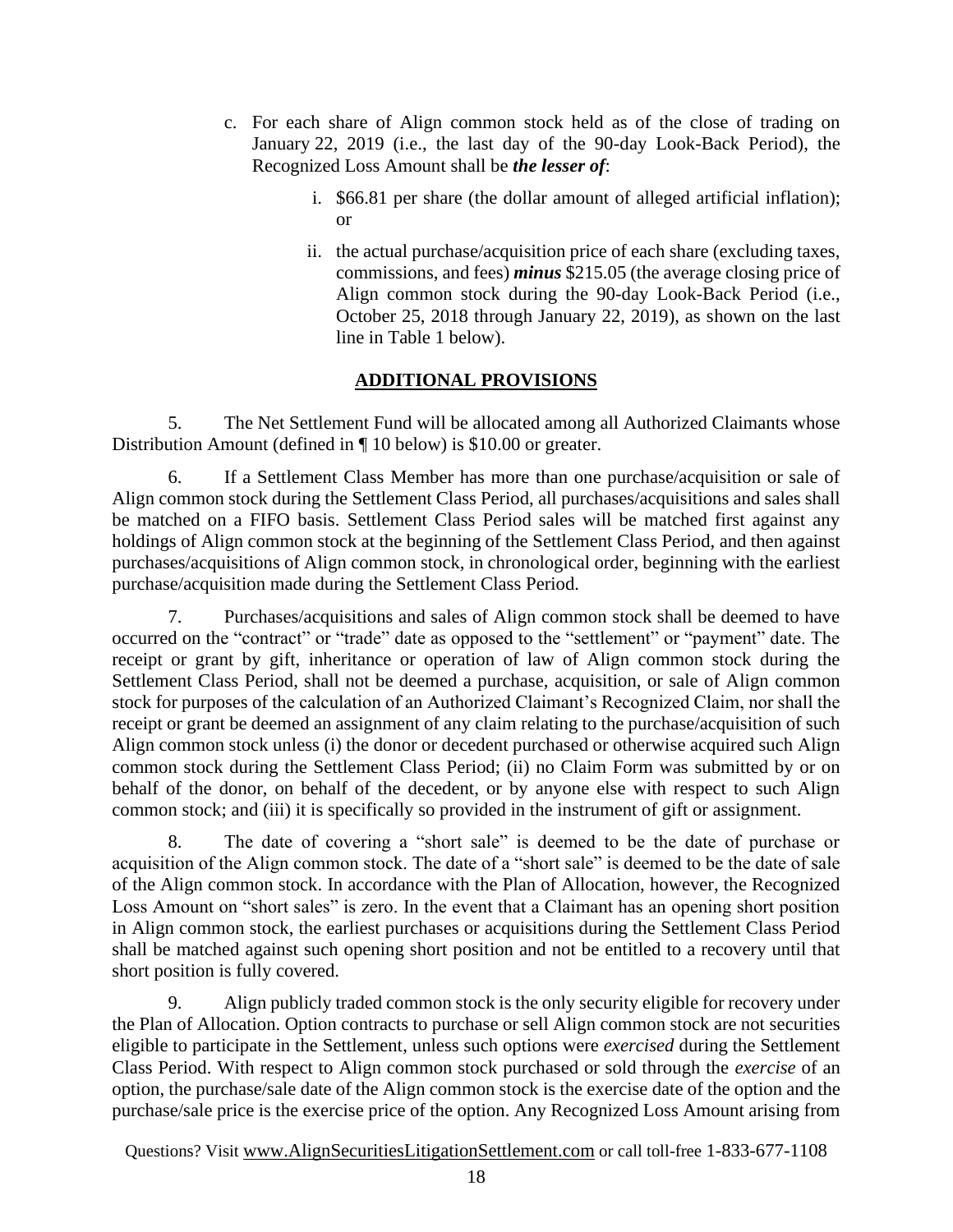purchases of Align common stock acquired during the Settlement Class Period through the exercise of an option on Align common stock $6$  shall be computed as provided for other purchases of Align common stock in the Plan of Allocation.

10. The Net Settlement Fund will be distributed to Authorized Claimants *pro rata* based on the relative size of their Recognized Claims. Specifically, a "Distribution Amount" will be calculated for each Authorized Claimant, which will be the Authorized Claimant's Recognized Claim divided by the total Recognized Claims of all Authorized Claimants, multiplied by the total amount in the Net Settlement Fund. If any Authorized Claimant's Distribution Amount calculates to less than \$10.00, it will not be included in the final calculation of total Recognized Claims for purposes of the *pro rata* distribution, and no distribution will be made to that Authorized Claimant.

11. After the initial distribution of the Net Settlement Fund, the Claims Administrator will make reasonable and diligent efforts to have Authorized Claimants cash their distribution checks. To the extent any monies remain in the Net Settlement Fund by reason of uncashed checks, or otherwise, nine (9) months after the initial distribution, if Lead Counsel, in consultation with the Claims Administrator, determine that it is cost-effective to do so, the Claims Administrator will conduct a re-distribution of the funds remaining after payment of any unpaid fees and expenses incurred in administering the Settlement, including for such re-distribution, to Authorized Claimants who have cashed their initial distributions and who would receive at least \$10.00 from such re-distribution. Additional re-distributions may occur thereafter if Lead Counsel, in consultation with the Claims Administrator, determine that additional re-distributions, after deduction of any additional fees and expenses incurred in administering the Settlement, including for such re-distributions, would be cost-effective. At such time as it is determined that the redistribution of funds remaining in the Net Settlement Fund is not cost-effective, the remaining balance shall be contributed, subject to Court approval, to Charitable Smiles, a  $501(c)(3)$ organization helping people who cannot afford dental treatment get the care they need (*see* www.charitablesmiles.org).

12. Payment pursuant to the Plan of Allocation, or such other plan of allocation as may be approved by the Court, will be conclusive against all Claimants. No person shall have any claim against Lead Plaintiff, Lead Counsel, Lead Plaintiff's damages consultant, Defendants, Defendants' Counsel, any of the other Releasees, the Claims Administrator, or other agent designated by Lead Counsel arising from distributions made substantially in accordance with the Stipulation, the plan of allocation approved by the Court, or further Orders.

<sup>&</sup>lt;sup>6</sup> This includes (1) purchases of Align common stock as the result of the exercise of a call option, and (2) purchases of Align common stock by the seller of a put option as a result of the buyer of such put option exercising that put option.

Questions? Visit www.AlignSecuritiesLitigationSettlement.com or call toll-free 1-833-677-1108